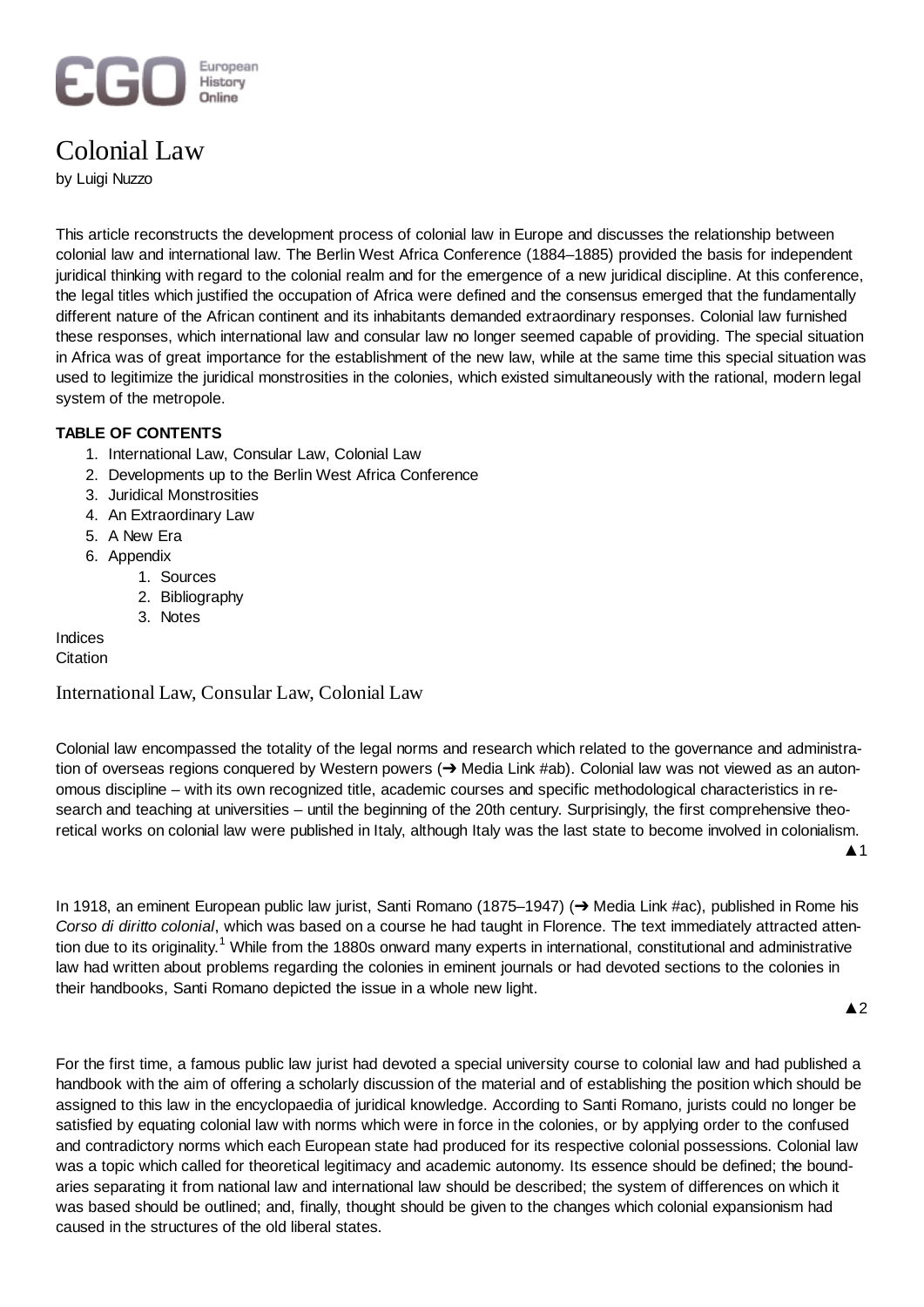However, attempts to attain these goals had other consequences, too. The foundation of "Colonial Law" as a subject at universities, with the corresponding journals, university chairs, and handbooks addressed to students, contributed to a process whereby the appropriation of the resources of indigenous peoples came to appear ideologically unobjectionable, as the topic was now being dealt with under academic auspices. The transfer of colonial law to the realm of academia removed – it seemed – all signs of force from the appropriation of the lands of other peoples by the West, depicting the process instead in the context of a civilizing mission, thereby helping the West to establish legitimizing legal titles as well as rules for relations with the natives. Civilization and progress were the guiding principles in this area. They legitimized overseas expansion, but they also dictated how this expansion unfolded. Following these guiding principles, it was the task of the executive power to set the daily rhythms of life in the colony. It also had to use the experience gained in doing this to establish economic, political, legislative and judicial structures.

Ÿ4

The construction of colonial law as an academic subject was therefore no easy task. It not only required the comprehensive consideration of Western colonialism from historical, economic and sociological perspectives, but also demanded a rigorous assessment of the juridical concepts regarding the colonies which had developed in Europe in the preceding 40 years. Since the African continent had become of interest to the European governments, legal experts had played a central role in the formation of the European colonial consciousness. This was the case – in the context of the definition of the object of investigation – both with regard to the definition of the "Self", of national identities, and with regard to the mobilization of the society in the metropole, so that the society would participate in the expansionist project of European liberalism. Even without engaging with the concept of "colonial law" in great depth, these jurists had suggested an initial juridical mode of interpretation of this new phenomenon. They had also elaborated justifications for the civilizing mission of the Occident. Additionally, they developed legal justifications which legitimized the appropriation of overseas territories, as well as rules of behaviour for governing interaction between powers with conflicting interests.  $\triangle$  5

The birth of colonial law proper occurred in tandem with the exploration of Sub-Saharan Africa, but, even before the start of the "scramble for Africa", the problem of establishing law governing relations with peoples of another religion or peoples considered to be on a lower level of civilization had assumed a central role in the international law debates of the West.

 $\triangle$  6

International law in the 19th century was shaped by Christianity, and its norms were therefore essentially rooted in generally accepted moral values and a shared cultural tradition. For this reason, an objective basic consensus existed, which outweighed the self-interest of the nation-states and which gave international law a positive character. Consequently, it was by no means a universal law; it extended only to the borders of Europe and America. Outside the Occident, the absence of Christian faith and/or civilized culture among other peoples hampered the development of a corresponding law and the active participation of these peoples in the discourse of the international community. As they did not participate in the establishment of international law, international law could at best only be applied partially and vaguely in relations with them.<sup>2</sup> At the same time, they were not excluded from the international order. As the Western peoples regarded their values as universal and made those values the basis of international relations, relations with non-Christian peoples were also based on the morality and the universal principles of natural law, which were considered to be applicable to all.

**A7** 

International law in the 19th century therefore assumed the existence of two separate categories with a common Christian origin. The first category contained law which was formalized to a high degree, the main protagonists of which were the states, international lawyers and Western populations, who were also the only recognized representatives of positive law. The second category – based on foundations which were universal from the Christian point of view – extended much further, to the extent that the minimum qualification was that one had to be human. Consequently, from a theoretical standpoint, two very different ways of defining international law became apparent. In the first case, international law appeared as a positive law, but one which was not universally applicable because it was limited to the Christian nations or to countries whose civilizations were sufficiently respected by the West. In the second case, international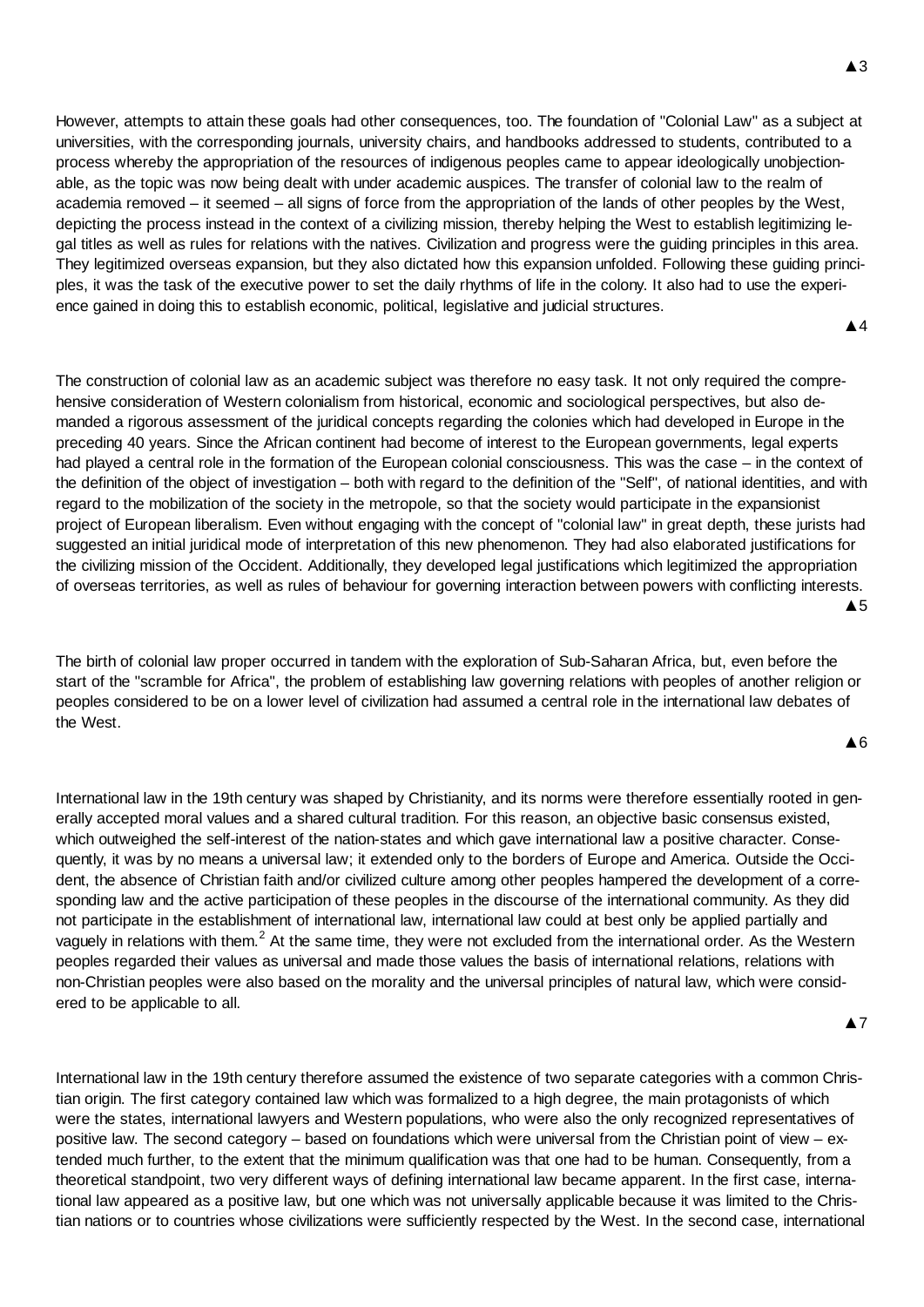law was universal law, but it was not positive law. From a practical standpoint, the problem was considerably more complex than this. The borders of the international community were also the borders of the Christian West. The existence of a world beyond these borders (which was the object of renewed economic and political interest) directed academic interest to two issues: one the one hand, there were the diplomatic relations which the Western countries had maintained for a long time with the Mediterranean countries of Africa, the countries of the Middle East and – from the 1840s – with China, Siam, Persia, Japan and Korea; on the other hand, there was the recent occupation and division of Sub-Saharan Africa.

In the first case, the aim was to promote and protect commercial interests in the countries of the Levant and to protect those engaged in trade from the dangers of local justice, which was considered to be arbitrary and vicious. In the second case, in contrast, the aim was to establish whether the peoples of central and southern Africa were entitled to legal personality and sovereignty, and what were the legal justifications which legitimized the occupation of their territories.

**▲**9

**A**8

International law which was positive in character seemed unsuitable for achieving these aims. The otherness of the judicial and political situation in the Middle East, the Far East and the states of the Maghreb, and, in particular, the reality on the ground in Sub-Saharan Africa made it necessary to rapidly adapt the law to the requirements of the executive power. This made it necessary to revise old categories as well as to introduce new and more flexible categories. Consular law and colonial law seemed to the international lawyers of the 19th century to be the best instruments with which to meet these requirements and with which to establish legal relationships with the "half-civilized" states of the Orient and North Africa and with the "wild" peoples of equatorial Africa which were outside international law but within an internationally recognized and uniform concept. Past experiences with these categories of peoples were reflected in the nature of the relationships and provided justification for a series of juridical decisions: the tendency of removing control over colonial law from the competencies of parliaments; the dilution of the principle of the sovereignty of peoples; the return to the personality principle;<sup>3</sup> and – beyond the borders of the Occident – the rediscovery of the executive power, which was incompatible with the separation-of-powers principle prevailing in the rule of law.<sup>4</sup>

**▲10** 

The special connection between consular law and colonial law was clearly expressed in the German *Schutzgebietsgesetz* (Protectorate Law) of 16 March 1886. This law bestowed on the Kaiser both legislative and executive powers in the African possessions and also subordinated all private law, criminal law and procedural law to the *Konsulargesetz* (Consular Law) of 10 July 1879.<sup>5</sup> However, consular law and colonial law remained two separate areas of law. Above all, this led to demands to establish the academic autonomy of the new discipline and to emancipate it from consular law. While it was possible to identify common denominators shared by these areas of law (flexibility, speciality and exceptionality), they had different juridical prerequisites and related to different political and geographical realities.<sup>6</sup> For example, German legal experts highlighted the fact that the Consular Law was a personal law which was applied abroad, while the Protectorate Law was a territorial law. The protectorates themselves – it was further pointed out – were territories over which the Kaiser exercised full protective powers even though they were not considered part of the German Empire (*Reichsgebiete*).<sup>7</sup> On the one hand, there were the so-called "half-civilized" states, the legal personality of which was nonetheless recognized. Their perceived cultural and juridical backwardness provided justification for the restriction of their sovereignty and – based on the extraterritoriality principle – the expansion of the competencies of consular law.<sup>8</sup> On the other hand, there were the completely "wild" peoples, who were assigned to the lowest level of the scale of races (→ Media Link #ae), and who did not satisfy European standards for recognition as a state and were therefore not recognized as subjects of international law at all.<sup>9</sup> They had to be granted a separate juridical status.

 $\triangle$  11

# Developments up to the Berlin West Africa Conference

In the late 1870s, the discoveries of David Livingstone (1813–1873) (→ Media Link #af), Pierre Savorgnan de Brazza (1852–1905) (→ Media Link #ag), Verney Lovett Cameron (1844–1894) (→ Media Link #ah) and Henry Morton Stanley (1841–1904) ( $\rightarrow$  Media Link #ai) unveiled to the international public the equatorial Africa and opened the eyes of Europeans to a new world inhabited by "wild" people, where slavery, heathenism and cannibalism still reigned. An incredibly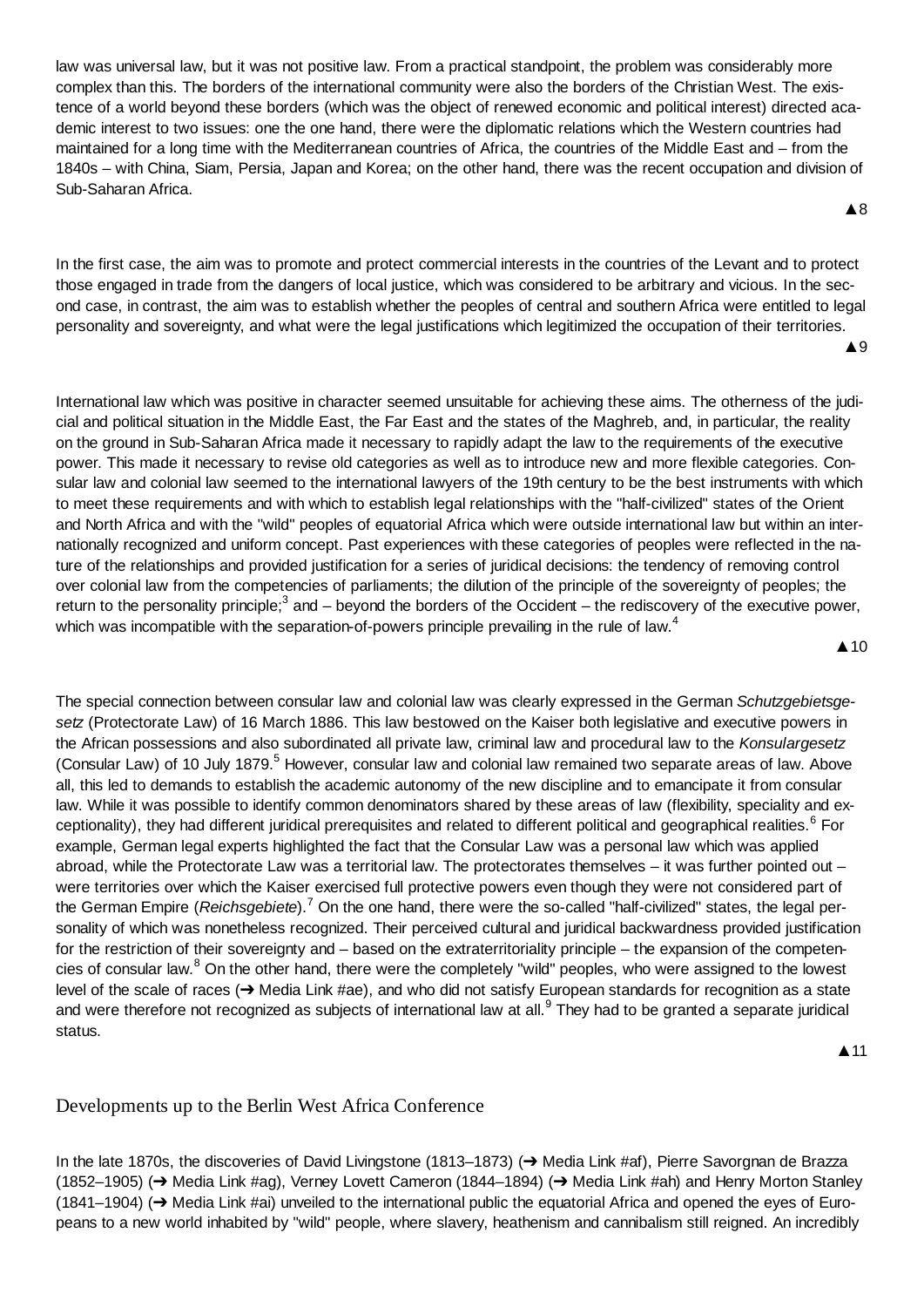large territory had been discovered and Europeans viewed it as their moral duty to bring this territory onto the path of civilization through missionary activity  $\rightarrow$  Media Link #aj) and free trade. In other words, the task was to colonize a space which was seen as having no previous norms. The "scramble for Africa" had begun and everyone, religious orders (→ Media Link #ak), adventurers, private companies as well as new and old European powers were ready to participate in it. Law scholars were also called to take part. In particular, the interest of Leopold II (1835–1909) ( $\rightarrow$  Media Link #al) of Belgium in the Congo Basin made the involvement of international lawyers important. The construction and representation of the African territory, the definition of relations with the native peoples, and the position of the latter within the international order also posed legal problems.<sup>10</sup>

The plans of the Belgian king took more concrete form in 1876. After the conclusion of the Brussels Geographic Conference which he chaired, an international organization (→ Media Link #am) with philanthropic, scientific and commercial goals, the *Association Internationale Africaine*, was founded. In a very large territory which extended from the Atlantic to the Indian Ocean and from Sudan to the Zambezi Basin, the association was given the task of coordinating the activities of the national committees of the participating countries and of promoting the founding of staging posts or bases, in order to promote geographical discovery, the abolition of the slave trade  $\rightarrow$  Media Link #an) and, in particular, the development of commercial activities. In the second half of the 19th century, the civilizing mission supported by Europe was not restricted to fighting slavery and converting the native peoples to Christianity. On the contrary, civilizing these populations meant opening up these immense territories to trade and commercial exploitation.

 $\triangle$  13

**▲12** 

The arrival of Henry Morton Stanley in Boma (Congo) in August of 1877 simplified everything. Europeans could finally gain access to the interior of Africa along the Congo River. Leopold II was immediately aware of this, but an international organization with primarily philanthropic aims did not appear to be a suitable way of making capital out of this discovery. Thus, the *Comité d'Etudes du Haut-Congo* was founded. It was a private company with Leopold II as its head, which – in spite of its name – had the primary aim of engaging in commercial and industrial activities in the region. The committee entrusted Stanley with the task of leading an expedition along the course of the Congo. On 13 August 1880, one of his representatives in Vivi procured part of the lands of the tribal leaders of the region in exchange for a uniform jacket, a hat, a coral necklace, a knife and a piece of cloth. The contract of purchase included the ceding of all communications routes as well as the right to trade freely with the native peoples and to cultivate unoccupied lands, and especially contained the transfer of the rights of sovereignty of the native leaders to the committee. Only two years later, Leopold was able to convert the *Comité d'Etudes du Haut-Congo* into the *Association internationale du Congo* by connecting colonial projects with humanitarian ideals in a skilful way.<sup>11</sup> In doing so, he created a new political entity which in its nature belonged to the realm of private law, but which had public dimensions, and which – after the acquisition of rights of sovereignty by means of hundreds of contracts concluded with the Congolese tribes – not only exercised governmental power over an extremely large territory which was not precisely defined, but also laid claim to state status for the ceded territories which were now under its control and protection. On 22 April 1884, the United States of America recognized the flag of the *Association internationale du Congo* and of its free states (→ Media Link #ao)as the flag of a friendly government, thereby making the entry of the new state into the international community possible.<sup>12</sup> By the conclusion of the Berlin West Africa Conference early the following year (26 February 1885), all European powers had recognized the Congo Free State as a new sovereign state and Leopold was able to sign the concluding documents of this conference as the head of this African state.<sup>13</sup>

#### **▲14**

The epilogue to the story is hardly surprising: Firstly, the negotiations on recognition placed the state of Congo in a situation partially comparable to that of the states of the Orient. In the Congo, there was a civilian government which exercised sovereign power over a territory which remained largely unexplored and the population of which was completely "wild". It therefore seemed necessary to protect the Europeans and to entrust their civil and criminal disputes to consular justice, even though the state administration had already been established in the proper way.<sup>14</sup> Secondly, the humanitarian campaign to abolish slavery which was one of the stated goals of the association and, in particular, the conversion of the Congo Basin into a neutral zone in which full freedom of trade was guaranteed, presented the Western powers with good reasons for recognizing the new political entity.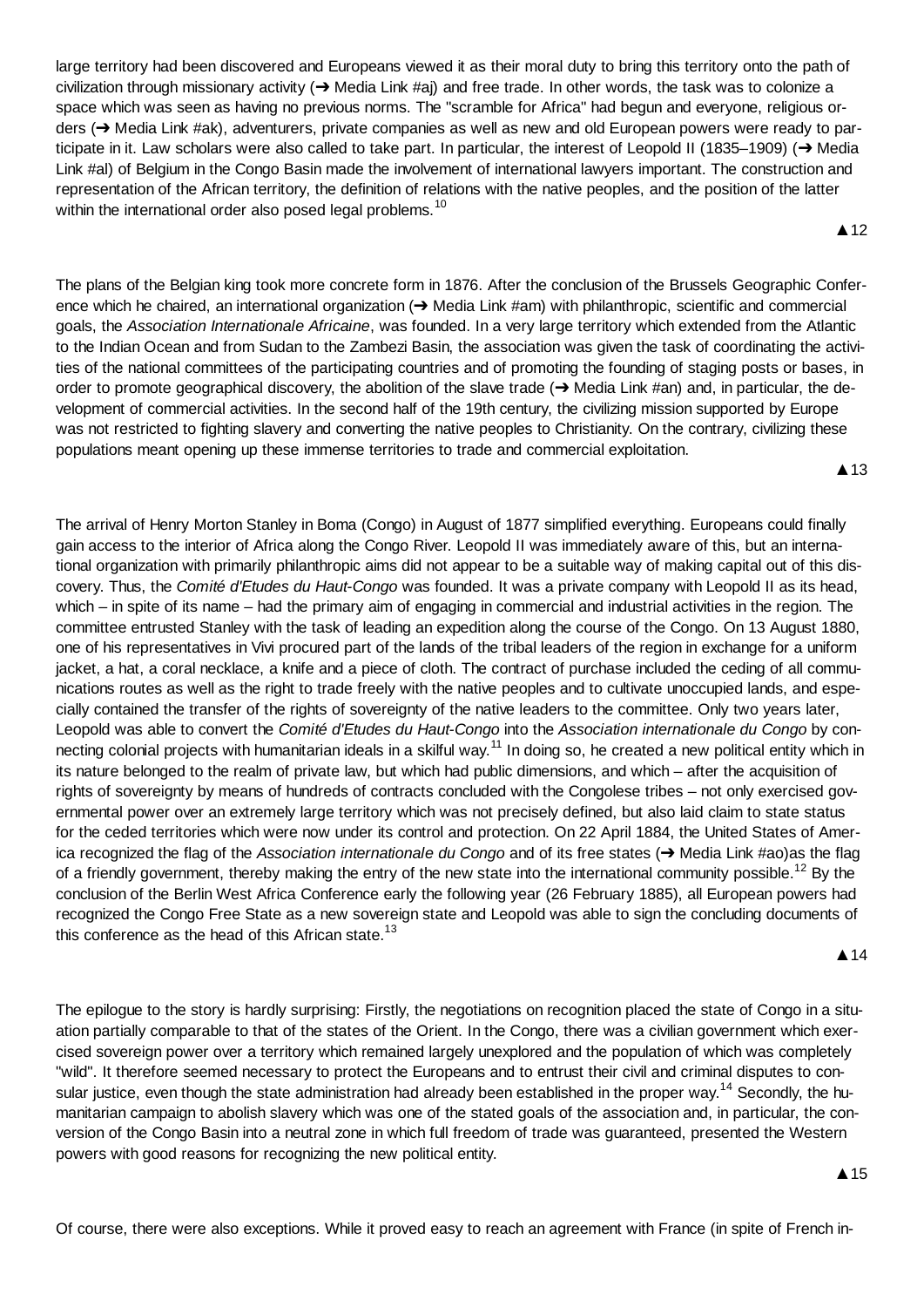terests in the region and even though the French rejected the principle that a subject of private law could acquire and exercise rights of sovereignty), Portugal only recognized the new entity after the European states applied considerable pressure with France playing a mediator role.<sup>15</sup>

At the beginning of the 1880s, the companies founded by Leopold II in the Congo Basin intensified their entrepreneurial endeavours and the French government signed a treaty with King Makoko who ceded the territories and rights of sovereignty over the right bank of the river to Pierre Savorgnan de Brazza. This led Portugal to claiming rights of sovereignty over a long strip of the east African coast including the mouth of the Congo.<sup>16</sup> Portugal had by this time become a peripheral figure on the international stage and its demands should have been doomed to failure, but paradoxically it was the official arrival of France in the region which was conducive to Portugal's demands. The presence of France, which constituted a far greater threat to the interests of Britain than the presence of Portugal, prompted Britain to accept Portugal's claims. Consequently, the Anglo-Portuguese treaty recognized the sovereignty of Portugal over the African east coast between 5° 12' and 8° latitude, i.e. between Ambriz and Pointe-Noire and extending as far inland as Noki. In addition, the treaty guaranteed the freedom of trade and navigation in the territory and along the Congo and Zambezi rivers, and protection for missionaries and the admission of all religions. It extended the customs tariffs applied in Mozambique (but not to the British), excluded the imposition of all taxes and customs duties that were not expressly mentioned in the treaty or agreed to by the parties, and it entrusted to a mixed commission the duty of drafting and monitoring the implementation of Congolese regulations with regard to navigation, the police and controls, and the setting of toll duties.<sup>17</sup> ▲ 17

Nevertheless the treaty was not ratified. The anxieties of the chambers of commerce of London, Liverpool and, in particular, Manchester with regard to Portuguese protectionism, and the concerns of the anti-slavery associations and the Baptists due to Portugal's history of trading in slaves and due to its Catholic integralism led to a strong anti-Portuguese campaign in Britain. In continental Europe, the staunch opposition of France and Germany made the ratification impossible. As it was accurately described at the time, 1884 marked the end of British "informal empire". Otto von Bismarck  $(1815–1898)$  ( $\rightarrow$  Media Link #ap), who had recently been converted to the cause of imperialism, wrote to the French ambassador in September of the same year, that the British would have to be liberated from the illusion that every territory in Africa which had not yet been occupied belonged to their sphere of influence and that new territorial acquisitions which involved the exercise of rights of sovereignty therefore represented an infringement upon the legitimate rights of the British.<sup>18</sup> France had already done this by occupying the right bank of the Congo; but Germany too had sent out unmistakable signals only a few months previously. The protection which the German Chancellor granted to a base established by the Bremen businessman Franz Adolf Eduard Lüderitz (1834–1886) (→ Media Link #aq) in Angra Pequena (which was not far from the border of the British Cape Colony) led to the the birth of German Southwest Africa and to the German protectorate over Togo and Cameroon.

**A** 18

Colonial politics obviously needed new rules, and a large European conference seemed to Bismarck the most suitable way to find a common solution for the commercial, juridical and territorial problems which Europe was faced with due to the division of Africa. Apart from the commitment of all the invited states to fighting slavery and guaranteeing freedom of conscience and freedom of religion for natives and Europeans, two main goals were pursued. On the one hand, there was the guarantee of freedom of trade and unrestricted navigation of the Congo and Niger rivers. On the other hand, there was the definition of the legal status of the regions of Africa which had not yet been occupied by European powers, as well as the definition of modalities by which occupation was to occur.

▲ 19

 $\triangle 20$ 

On 15 November 1884, Bismarck opened the conference by discussing its aims and stressing the duty of all participating states to help to bring civilization to Africa. He made the Dean of the Diplomatic Corps, Italy's plenipotentiary Edoardo de Launay (1820–1892) (→ Media Link #ar), chairman.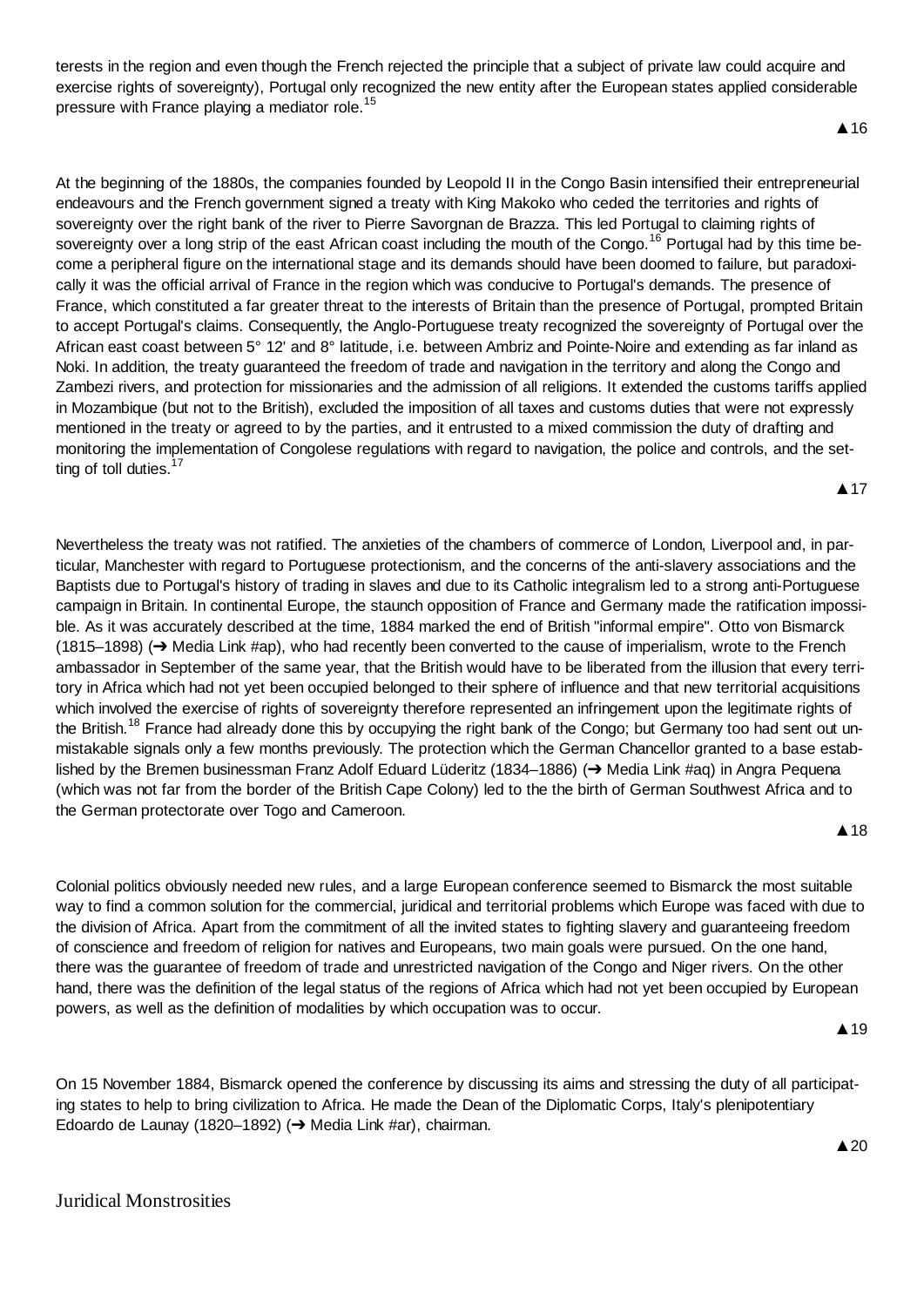The debate about legal justifications which legitimize the acquisition of territories of peoples of other religions and territories of peoples considered to be inferior in culture had been a prominent feature of juridical thought from the late 15th century. Francisco de Vitoria (1460–1546) ( $\rightarrow$  Media Link #as) and Alberico Gentili (1552–1608) ( $\rightarrow$  Media Link #at) transferred the property acquisition title of *occupatio* from private law to international law and helped it to gain currency there by forming from it a legal title which legitimized the acquisition of land and property without *dominus* on the basis of natural law. Hugo Grotius (1583–1645) (→ Media Link #au), John Locke (1632–1704) (→ Media Link #av) and Emer de Vattel (1714–1767) ( $\rightarrow$  Media Link #aw) asserted the right to occupy all territories which were not being used commercially and which were not in private ownership in the Western sense, and they introduced the differentiation between public and private occupation. The international lawyers of the 19th century only had the task of completing the circle: occupation became a means of acquiring sovereignty over a territory over which no-one had previously exercised sovereignty, and the right to utilize the territory commercially followed from this. To avoid the acquisition of a territory being open to challenge from a third party, this law required an effective process for taking possession of the territory. The prerequisite for acquiring a territory was therefore no longer the emptiness of the territory or the fact that it was not inhabited or utilized. The prerequisite was now the absence of sovereignty.

 $\triangle$  21

The discovery of Africa highlighted the paradox inherent in this construction. By Western standards, the African tribes could not be considered either as nations or as states, while at the same time every territory which did not belong to a state was considered open to occupation. The right to occupy was only excluded by the existence of another state. In all other cases – Western international law experts agreed – the fact that the respective territories were inhabited did not negate the right to occupy those territories. The presence of a population could have prevented or limited acquisition under private law, but not occupation in relation to possible state sovereignty rights.<sup>19</sup> For the European international lawyers, occupation had become a principle of civilization. By transferring the principle of *res nullius* (nobody's property) to public law, Guido Fusinato (1860–1914) (→ Media Link #ax) was able to define as *territorium nullius* any territory which was not the sovereign territory of a state or a protectorate of a state, regardless of whether it was inhabited or not.<sup>20</sup>

However, it was not enough to connect the right to occupy a territory to the absence of state sovereignty. The division of African territory had to be viewed in relation to the higher principles of civilization and progress. At the same time, the necessary prerequisites for occupation had to be defined and the validity of these against third-party claims had to be guaranteed in order to avoid conflicts between the colonial powers.

 $\triangle$  23

The concluding document of the Berlin Conference (1884–1885) regarding the Congo Free State<sup>21</sup> enshrined the most important guidelines of the politics of Western expansion on the African continent. By defining the modalities for the appropriation and "peaceful division" of the continent while respecting the principle of the sovereignty of each individual state, the signatories of the concluding document expressed their wish to establish in a concerted effort favourable conditions for the development of trade and civilization in particular regions of Africa. In article 6, "all powers which exercise sovereignty rights or influence in the … regions" ceremonially committed themselves to defending the native peoples, to improving the moral and material conditions of the native peoples, to working together to end slavery, in particular the slave trade, and finally confirmed their commitment to the protection and assistance of all religious, scientific and charitable organizations whose aims were "to teach the natives and to make the advantages of civilization comprehensible and appealing to them".<sup>22</sup> On the one hand, the European states pointed to the modern civilized state and to progress as justification for freedom of trade and their role as protectors of the natives. On the other hand, by laying claim to precisely these ideas, they liberated the acquisitive ambitions of their foreign policy from all constitutional restrictions.  $\triangle$  24

Africa was a territory *sans maître* and could therefore be occupied legitimately. Article 35 defined the prerequisites for occupation by introducing the principle of the effectiveness of ownership and by compelling the signatory powers to ensure the presence within the African territories of an authority which was capable of ensuring that the acquired rights were respected, as was free trade and freedom of passage. However, the terms of article 35 were loosened considerably due to British resistance, with the result that the interior was excluded from the remit of the article, which ultimately only applied to the coastal regions. Article 34 further restricted the applicability of the regulations contained in the concluding document, so that these applied only to future acquisitions. Additionally, this article stipulated a duty to inform

# $\triangle$  22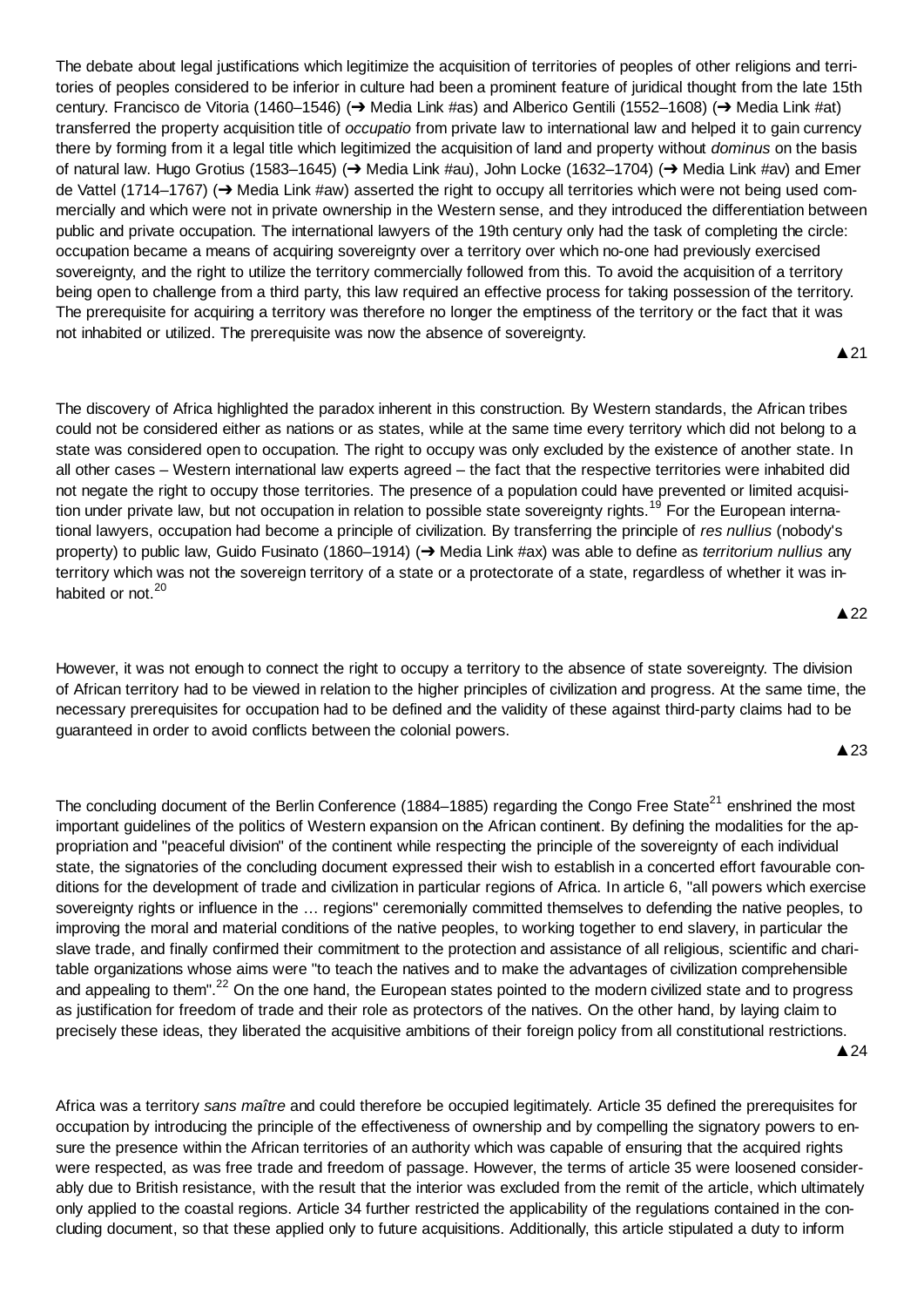the other signatory states in the event of the occupation of a territory or the establishment of a protectorate in order to give the other states the opportunity to lodge a complaint.

 $\triangle$  25

Articles 34 and 35 are worthy of particular attention. They allow us to gather important insights into the beginnings of colonial law and the paradox which was inherent in colonial law from the start. Although the native communities were not recognized as state entities, they were nonetheless seen as capable of concluding protectorate treaties. In its colonial version, the concept of protectorate did not imply that the signatories were two sovereign and independent states, one of which– the protected one – agreed to the diminution of its sovereignty on the international level, but retained its legal personality and complete control over its territory. In other words, the colonial powers granted African tribes the capacity to restrict a right which they possessed, that is the right to sovereignty, which according to the prevailing opinions in Europe, however, the tribes should not be allowed to have any knowledge of. In this way, the colonial powers got around article 35 of the document of the Berlin Conference, which stipulated that a valid protectorate treaty was an essential element of a legitimate occupation. From a theoretical standpoint, the contradictions are obvious. The European powers had two possible ways of gaining control of a region and its African peoples. These two options involved different degrees of control and had fundamentally different prerequisites. On the one hand, the absence of state sovereignty made the African territories a *territorium nullius*, which justified their occupation. On the other hand, the fact that the African territories were inhabited by peoples with which one had to establish some kind of diplomatic relations made the concluding of protectorate treaties possible. $^{23}$  But that is not all. It was neither clear what legal value the treaties concluded with these peoples had, nor was it easy to differentiate between the effects which actually occurred as the result of an occupation and the effects implied by the protectorate status. It seemed equally difficult to discern the point at which the limitation of "native sovereignty" due to protectorate status became a complete annexation of the territory.

 $\triangle$  26

As the comprehensive and vigorous debate among European scholars of international law and public law shows, it was not easy to find satisfactory answers.<sup>24</sup> Some jurists recognized the treaties with the native tribes as being fully effective,<sup>25</sup> while others rejected them and insisted, on the contrary, that the rights of the occupiers derived from the subsequent occupation.<sup>26</sup> There were others who preferred a compromise and spoke of a qualified occupation. On the one hand, they acknowledged the decisive role of the protectorate treaty; on the other hand, they viewed the occupation as making the protectorate status complete, thereby transforming a derivative acquisition into an independent acquisition.<sup>27</sup> While in theory it was not possible to interpret colonial protectorate status as an actual occupation as it only provided the right to prohibit colonization activity by other Western states in the same region, in practice the ambiguous formulation of article 34 allowed the European powers to acquire territories and rights of sovereignty over them by simply informing the other powers.<sup>28</sup>

**A** 27

In Africa, it was not so important that the prerequisites for occupation and those for protectorate status clearly contradicted each other and that the definition of Africa as *territorium nullius*, which was recognized in international law, was called into question by hundreds of treaties which all the European powers had concluded with the native peoples. In Africa, it was sufficient to give these treaties an official form in order to ensure their effectiveness – in spite of doubts and the subtle differentiations of international lawyers. Colonial protectorate status seemed the suitable instrument with which to achieve this goal. It allowed the most varied of cases and experiences to be subsumed in one single category and it permitted the theoretical legitimization of control over an African territory. This was the case, in particular, if occupation was not an option for acquiring sovereignty because occupation lacked (international legal) effectiveness, or if it proved difficult to describe the territory as *nullius* because the native leaders exercised guiding and directing powers. **▲28** 

# An Extraordinary Law

At the end of the 19th century, Sub-Saharan Africa was not only perceived as different from urban Europe. Its political, social and economic circumstances and the large differences between Africans and Europeans made it exceptional and therefore demanded exceptional responses. International law, consular law and public law towards which most of the contemporary European jurists who were familiar with colonial law were oriented did not seem suited to providing satis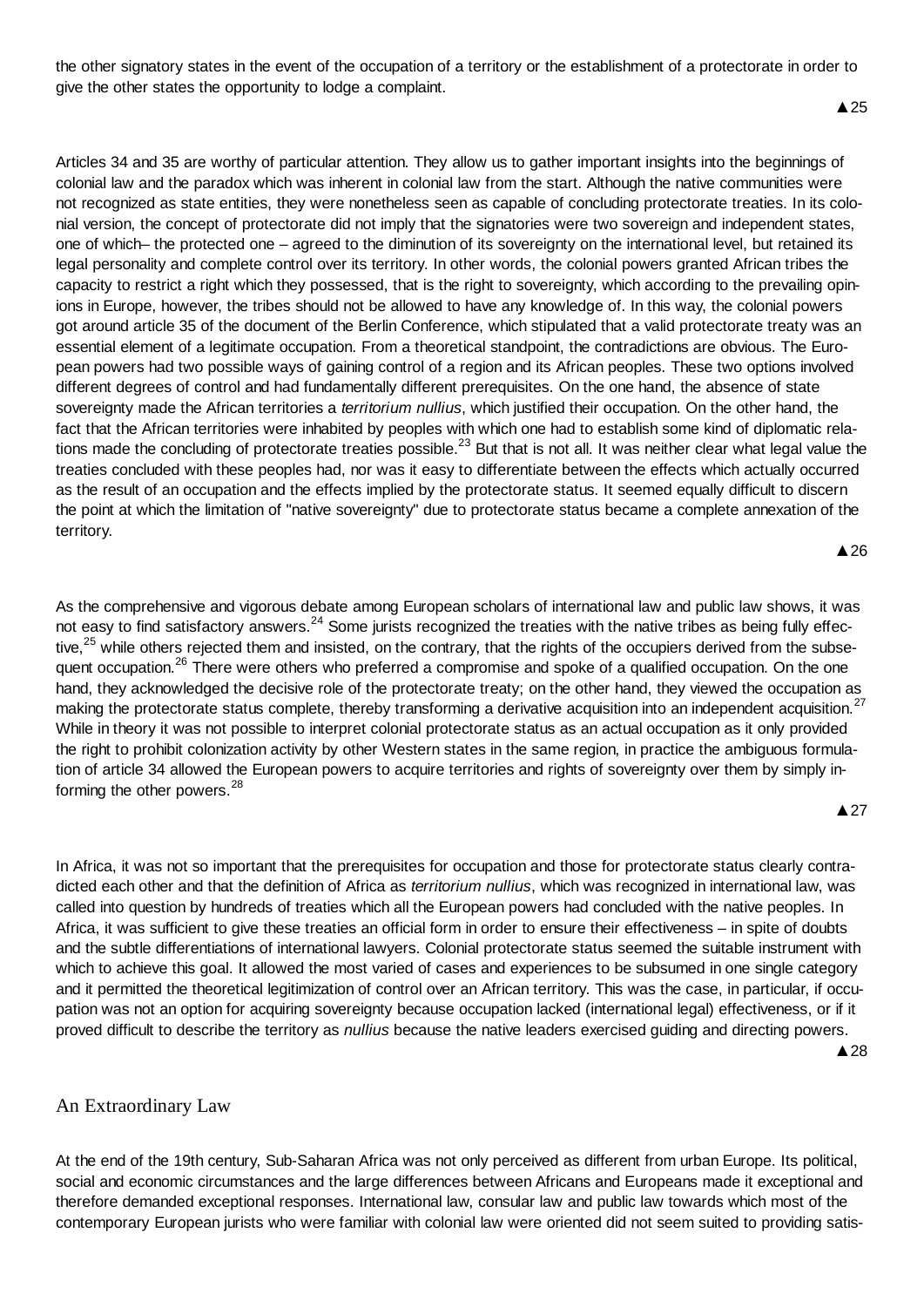factory solutions. The "settlements" and the leased concessions (usage rights to land) in the Orient, the introduction of the terms "hinterland" and "sphere of influence", the way the institution of the protectorate had been compromised by its transfer to the African territory, and the reversion to the principle of mandate after the First World War constituted a serious and obvious *vulnus* (wound) with respect to general law. But at the same time these were signs of a great force, which could compel general law to change to suit the needs of the social reality. Beyond the borders of the Occident, there was an overlap between *iura* and *facta*, between rules and exceptions, and between rights and privileges, to the extent that it was ultimately no longer possible to differentiate between the two, and they legitimized power structures that had nothing to do with the law-based state, as well as a new, independent and formally "anti-juridical law". The unique feature of this law was that, on the one hand, it contained a constitutive principle, and, on the other hand, it provided the instrument with which the rational legal system of the metropole could be made theoretically compatible with the "anomalies" and "juridical monstrosities" which were common in the colonies.<sup>29</sup>

Colonial law was therefore decidedly different from the law of the metropole. It was a heterogeneous law due to the diversity of its material components. It contained many special norms, primarily customary law, and it was prepared to accommodate some Islamic ( $\rightarrow$  Media Link #ay) and native legal traditions. As applied in the colonial context, the juridical and political discourse in Europe lost the abstract, general, scientific and apolitical character which it laid claim to in Europe, and – paradoxically – emphasized the centrality of the law and the authority of the rule of law by returning to a pluralism of norms and a pre-modern, authoritarian paternalism.

It seemed as though the colonies were living in a different time period than the metropole, in a period which the Italian jurist Romano compared with that of European antiquity. Through this temporal disconnection, it was possible to maintain a unified concept of the legal order. It permitted the co-existence of the exceptionality of colonial law, on the one hand, and the rule of law in the metropole, on the other hand, and it thereby created a unique cross-temporal unity between the pre-modern past of Christian Europe and the colonial present. The emergence of many new legal entities, the pluralism of norms and the enormous power of the executive and the military apparatus were able to co-exist with the forms of rule of law in the metropole because the colony existed in a different period than the metropole.

**▲31** 

▲ 29

 $\triangle$  30

Juridical modernity resurrected pre-modernity and, citing the temporal difference between the centre and the periphery, defined the colony as different. The latter appeared as a remnant of the past or a remote realm which could be penetrated by the advantageous effects of the modern era and could become an object of its myths, but the history of the colony had yet to begin or had begun in precisely the same moment as European colonization had started there. The territory of the colony was neither part of the territory of the metropole nor part of a foreign state, but floated somewhere between the two. It was a different space which legitimized different evaluations and legal systems, depending on the nature of the individual colonies. According to the German doctrine, the African possessions were simultaneously inside and outside the empire. While they were subject to the territorial sovereignty of the empire, they did not belong to the territory of the empire. To Paul Laband (1838–1918) (→ Media Link #az), they were *Pertinenzen* ("cohesions"); to Georg Meyer (1841–1900) (→ Media Link #b0) and Otto Köbner (1869–1934) (→ Media Link #b1), they were *Nebenlande* ("ancillary lands"); to Georg Jellinek (1851–1911) (→ Media Link #b2), they were *Staatsfragmente* ("state fragments"). They were the object of Romano´s unique *diritto reale pubblicistico*, semantically legitimized by the general use of the terms "possessions" or "dominion" for the colonies, and historically legitimized by the close relationship between colonial law and antique law.<sup>30</sup>

▲32

The different levels of civilization not only prevented any form of consistency between the legal system of the metropole and that of the colony, they also negated any possibility of comparing the two systems. Therefore an understanding of the reality overseas was only possible from the perspective of the pre-constitutional state, i.e. the perspective of the "stato che vigeva prima dello Stato costituzionale" ("the state that existed before the constitutional state"),<sup>31</sup> not from the perspective of the constitutional state, in which a separation of powers prevailed. According to Romano, Colonial law could not be constituted on the same basis and according to the same criteria as the law of the metropole, because the subjects of colonial law, i.e. the natives, prevented this. "Esso si riferisce" – Romano asserted – "a popolazioni di civiltà meno sviluppata di quella europea, per le quali è compatibile un governo simile a quello vigente presso di noi in epoca più antica, e viceversa non sarebbe possibile adottare i principi del moderno costituzionalismo".<sup>32</sup>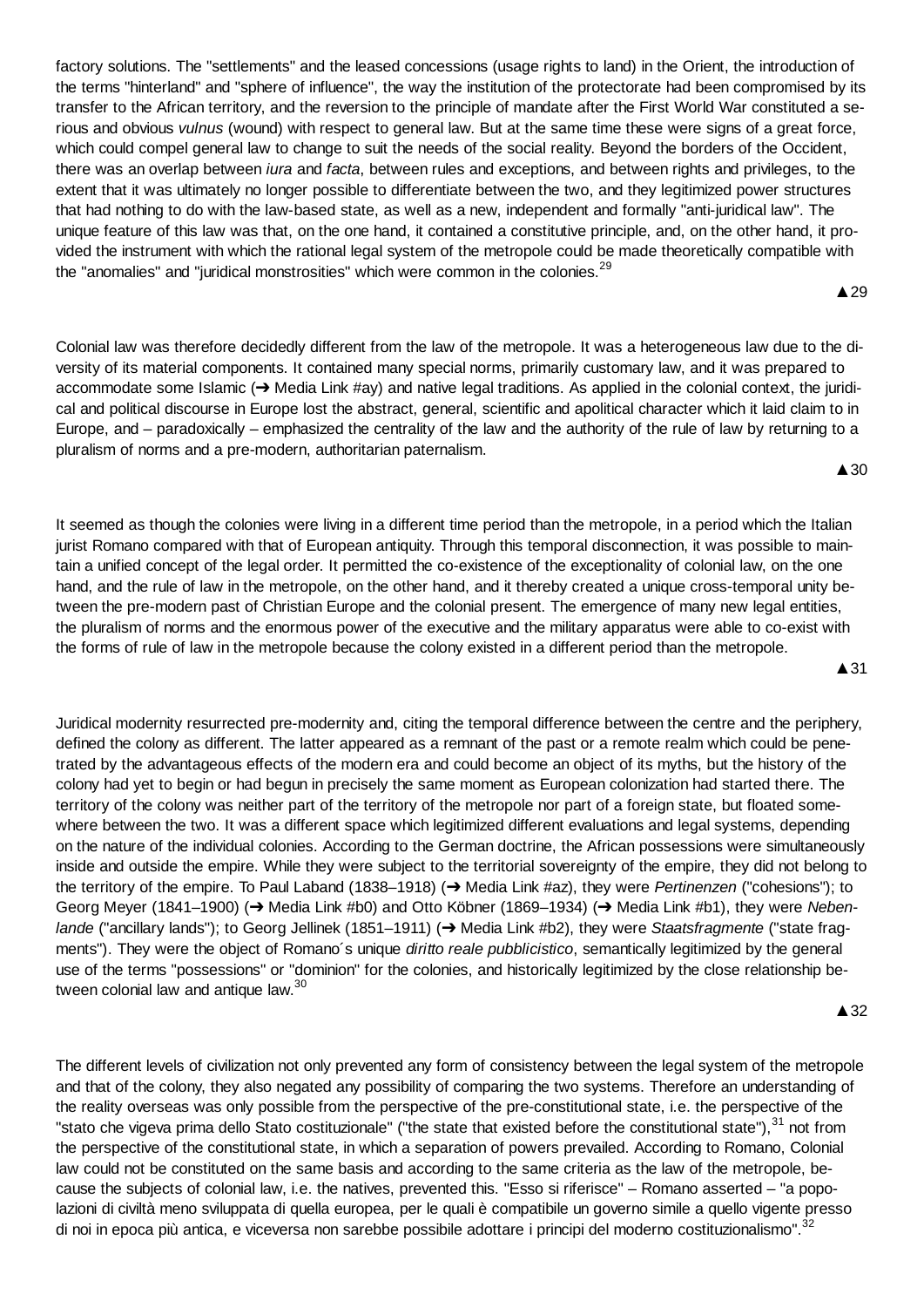The occupiers argued that, in all European colonies, the cultural difference and the backwardness of the African peoples left no alternative and led to two different complexes of norms: one for members of Western peoples, and one for the natives and others of equal status. This was a subjective reality which was defined by two different political-juridical perspectives: by the legislative power with its laws and codes, and by the executive with customs, regulations and administrative guidelines. This was how the creation of a special form of law came about, because, due to the differences between subjects and places, the relationships on which that law was based "di regola richiedevano un trattamento giuridico a sé" ("usually made juridical special treatment necessary").<sup>33</sup> It was a special form of law which was of course not suitable for the interpretation of the law in the metropole, but could nonetheless be recognized and integrated by the latter.

**A** 34

 $\triangle$  35

It was a special form of law which was always drifting towards the paradigm of an exception. While this special law was viewed by Romano as a complex of norms which could supersede general law due to "cause e considerazioni straordinarie" ("exceptional causes and considerations") and not due to its inherent qualities, the unique feature of colonial law was that it offered the possibility to transform colonies into extraordinary places – places where the state legal system had to be transferred to a different level of civilization and where the aboriginal inhabitants were subjected to a legal system which can hardly be described as new because it was the legal system of pre-modern Europe.<sup>34</sup>

It was as though the natives occupied some kind of anteroom to law, they could only admire the radiant light that – filtered through the gates of Western civilization – penetrated through to them and hope that they one day would gain entry there by means of naturalization. The pre-modern existence to which they had been assigned condemned them to an unending childhood entangled in the sordid machinations of a familiar regime which protected them. This situation may have contributed to intellectual and moral growth, but it also made the principle of the separation of powers inapplicable, due to the uniqueness of the power which emerged from the idea of the family. This power permeated all subjects without distinction and explains why the legislative competencies were transferred to the executive.

The natives and their territory lay outside the Occident, but nonetheless belonged to it. Inhabiting an indefinable zone, they were excluded from the metropolitan rule of law, but incorporated into the absolutist state. Far removed from modernity, they found themselves in pre-modernity, subjected to the authority of the governor and his regulatory, judicial, bureaucratic and military apparatus and to the application of those customs which had been "transferred" to the latter and through which the new "civilized" values were filtered.

**▲37** 

 $\triangle$  36

# A New Era

The end of the Second World War and the return of democracy in Europe did not solve the colonial problem. The Charter of the United Nations designated territories and peoples which were under the guardianship of Western states. Additionally, it was viewed as the "sacred mission" of the Western states to assist the progress of these territories and peoples who, it was thought, would at some point gain entry into the international community.<sup>35</sup> On the other hand, the time was not yet ripe for a decolonization of historiography and of the juridical debate. For example, Rodolfo Quadri, an important Italian international lawyer, was able to republish his *Manuale di diritto coloniale* of 1950 in the mid-1960s without any qualms in a country which had lost its empire and had only succeeded – with considerable difficulty – in retaining trusteeship over Somalia. However, Quadri had to admit that the choice of title had caused him difficulties. He decided it was best to await the decision of the relevant authorities before deciding between the titles "Law of the Overseas Territories" and "Law of the Non-self-governing Territoriess".<sup>36</sup>

**▲38** 

However, while the Italian international lawyer waited for this decision, something had changed outside the borders of Europe and outside jurisprudence. Independence movements had demanded – in addition to independence and the end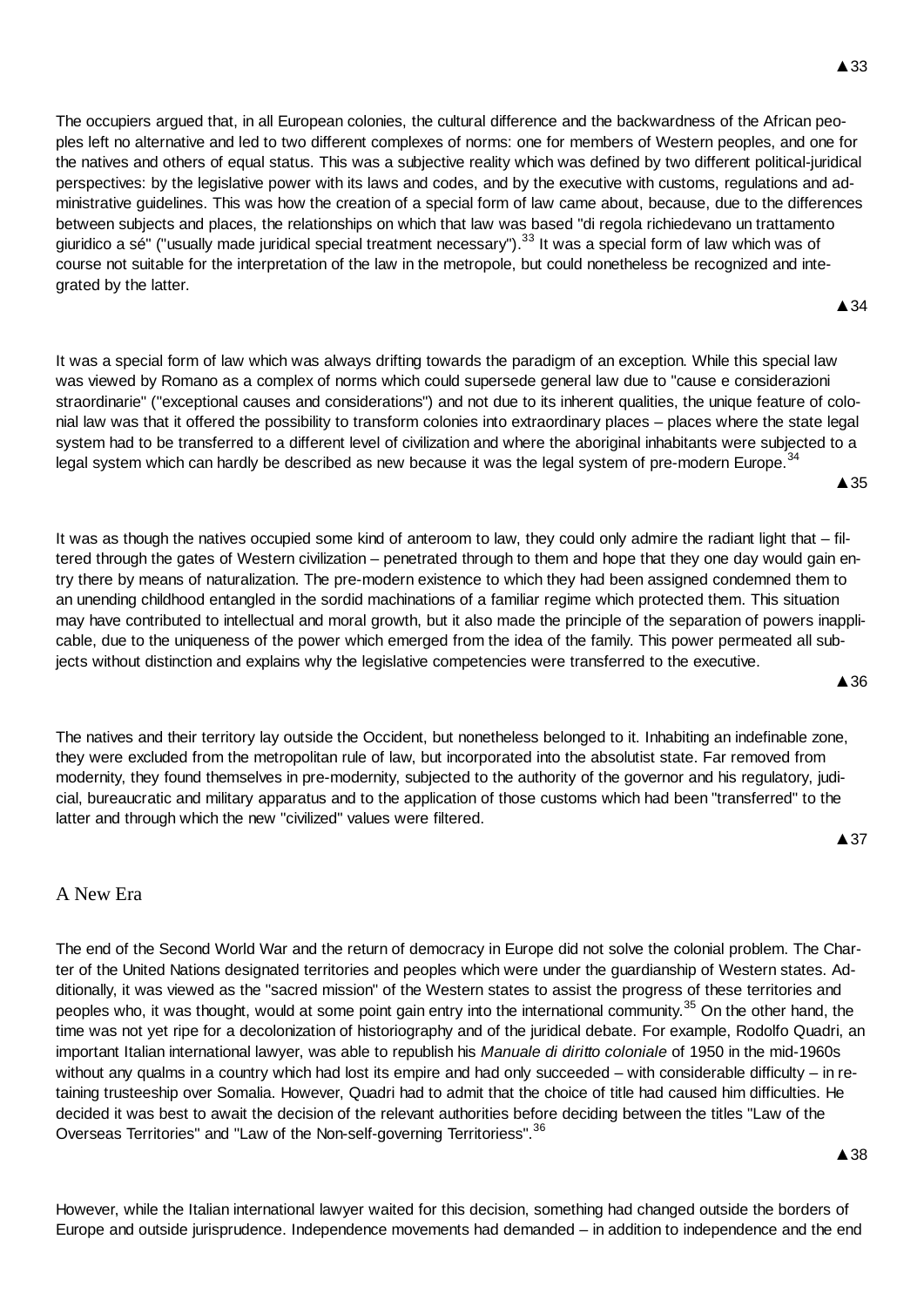of colonialism – the retrieval and reinvigoration of their own long-suppressed, cultural memories which, they hoped, would help them to reclaim their self, their history, their identity. This was a particularly difficult path of remembering, which involved overcoming the military-political violence of western colonization, as well as unmasking the latter´s ideological and cultural structure and the individual juridical, religious and artistic elements on which it was based. This path began in 1960 with the Declaration on the Granting of Independence to Colonial Countries and Peoples (14 December 1960) and continued six years later with the International Covenant on Civil and Political Rights (12 December 1966). It can probably now be viewed as being completed with the adoption by the United States of America of the Declaration on the Rights of Indigenous Peoples (15 December 2010), which had already been adopted by the UN General Assembly in 2007.

▲ 39

Luigi Nuzzo, Salento

## Appendix

Sources

Adam, Robert: Völkerrechtliche Okkupation und deutsches Kolonialstaatsrecht, in: Archiv für öffentliches Recht 6 (1891), pp. 193–310.

Annuaire de l'Institut de droit international, edition nouvelle abrégée, edited by the Institut de droit international, Brussels 1928, vol. 1: Sessions de 1875 à 1883.

Arcoleo, Felice: Il problema coloniale nel diritto pubblico, Naples 1914.

Bluntschli, Johann Kaspar: Das moderne Völkerrecht der Civilisierten Staaten als Rechtsbuch dargestellt, Nördlingen 1868, 2ndedition, Nördlingen 1872, online: http://www.archive.org/stream/dasmodernevlke00blunuoft#page /n7/mode/2up [02/04/2012].

Bonfils, Henry: Manuel de droit international public, Paris 1894, online: http://gallica.bnf.fr/ark:/12148/bpt6k93520j/f1 [02/04/2012].

Bornhak, Conrad: Die Anfänge des deutschen Kolonialstaatsrechts, in: Archiv für öffentliches Recht 2 (1887), pp. 3–53.

Despagnet, Frantz: Cours de droit international public, Paris 1894, online: http://gallica.bnf.fr/ark:/12148 /bpt6k5628770j/f10 [02/04/2012].

idem: Essai sur les protectorats: Étude de droit international, Paris 1896.

Fiore, Pasquale: Il diritto internazionale codificato e la sua sanzione giuridica, Turin 1900, online: http://www.archive.org /details/ildirittointern00fiorgoog [02/04/2012].

idem: Du protectorat colonial et de la sphère d'influence (hinterland), in: Revue générale de droit international public 14 (1907), pp. 148–159, online: http://gallica.bnf.fr/ark:/12148/bpt6k73482d/f152 [02/04/2012].

Engelhardt, Eduard: Project de déclaration internationale, in: Revue de droit international et de législation comparée 19 (1887), pp. 175–177, online: http://gallica.bnf.fr/ark:/12148/bpt6k5781411c/f180 [02/04/2012].

Ghirardini, Carlo: Delle cosidette "occupazioni qualificate" nel diritto internazionale, in: Rivista di diritto internazionale 6 (1912), pp. 32–53; 193–223.

Grewe, Wilhelm (ed.): Fontes Historiae Iuris Gentium, Berlin et al. 1988, vol. 3,1.

Hall, William Edward: A Treatise on International Law, Oxford 1895, online: http://www.archive.org/stream/treatiseonintern00hallrich#page/n3/mode/2up [02/04/2012].

idem: A Treatise on the Foreign Powers and Jurisdiction of the British Crown, Oxford 1894, online: http://gallica.bnf.fr /ark:/12148/bpt6k93607m/f1 [02/04/2012], reprint: Aalen 1979.

Heilborn, Paul: Das völkerrechtliche Protektorat, Berlin 1891, online: http://gallica.bnf.fr/ark:/12148/bpt6k958665/f1 [02/04/2012].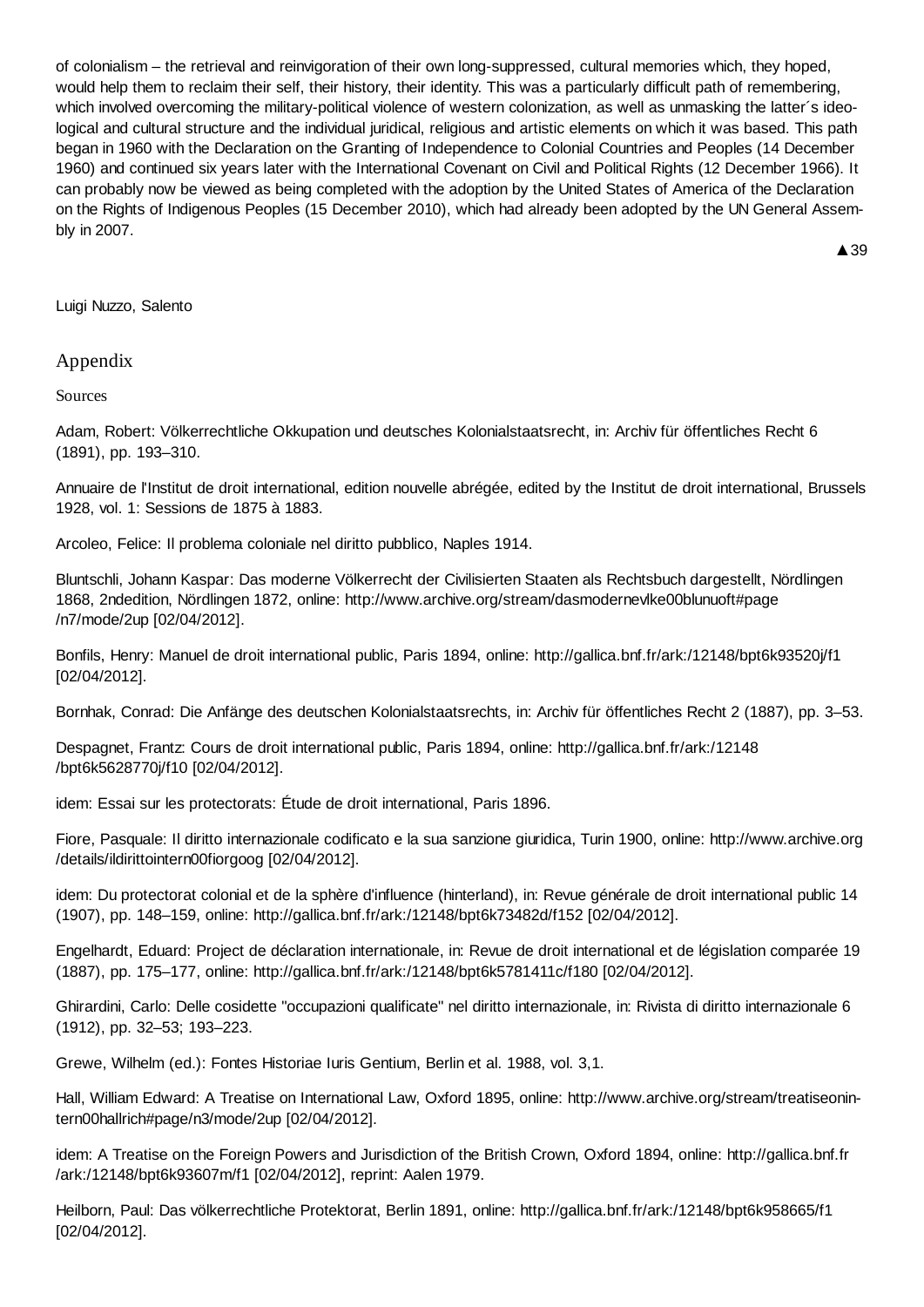Heimburger, Karl: Der Erwerb der Gebietshoheit: Eine Staats- und völkerrechtliche Studie, Karlsruhe 1888, online: http://www.archive.org/details/dererwerbdergeb00heimgoog [02/04/2012].

Hoffmann, Hermann Edler von: Deutsches Kolonialrecht, Leipzig 1907, online: http://www.archive.org/details /deutscheskoloni00hoffgoog [02/04/2012].

Hopf, Jules et al. (eds.): Nouveau recueil général de traités et autres actes relatifs aux rapports de droit international: continuation du grand recueil de Georg Friedrich de Martens, Göttingen 1885-1886, 2<sup>e</sup> série, vol. 10, online: http://www.archive.org/details/nouveaurecueilg28martgoog [02/04/2012].

idem (eds.): Nouveau recueil général de traités et autres actes relatifs aux rapports de droit international: continuation du grand recueil de Georg Friedrich de Martens, Göttingen 1884, 2<sup>e</sup> série, vol. 9, online: http://www.archive.org/details /nouveaurecueilg22martgoog [02/04/2012].

Hornung, Joseph: Civilisés et barbares, in: Revue de droit international et législation comparée 17 (1885), pp. 5–18; 447–470; 539–560, online: http://gallica.bnf.fr/ark:/12148/bpt6k57483840/f6 [02/04/2012].

Jellinek, Georg: Über Staatsfragmente, Heidelberg 1896.

Jèze, Gaston: Étude théorique et pratique sur l'occupation comme mode d'acquérir les territoires en droit international, Paris 1896.

Köbner, Otto: Art. "Deutsches Kolonialrecht*"*, in: Encyclopädie der Rechtswissenschaft, Berlin 1904, vol. 3, pp. 1077–1136.

Laband, Paul: Das Staatsrecht des Deutschen Reiches, 5th edition, Tübingen 1911, vol. 1.

Levi Catellani, Enrico: Le colonie e la conferenza di Berlino, Turin 1885.

Lindley, Mark Frank: The Acquisition and Government of Backward Territory in International Law, London 1926.

Lorimer, James: La doctrine de la reconnaissance: Fondement du droit international, in: Revue de droit international et de législation comparée 16 (1884), pp. 333–359, online: http://gallica.bnf.fr/ark:/12148/bpt6k5748367g/f336 [02/04 /2012].

Meyer, Georg: Lehrbuch des deutschen Staatsrechts, 7th edition, Munich 1919, reprint: Berlin 2005.

idem: Die staatsrechtliche Stellung der deutschen Schutzgebiete, Leipzig 1888.

Mondaini, Gennaro: Il carattere di eccezionalità della storia e del diritto coloniale e le nuove forme giuridiche d'espansione nelle colonie, in: Rivista coloniale 2 (1907), pp. 5–32.

Pradier Fodéré, Paul: Traité de droit international public européen et américain, suivant les progrès de la science et de la pratique contemporaine, Paris 1885, vol. 2.

Rivier, Alphonse: Principes du droit des gens, Paris 1896, online: http://gallica.bnf.fr/ark:/12148/bpt6k5724168d/f16 [02/04/2012].

Romano, Santi: Corso di diritto coloniale, Rome 1918.

Salomon, Charles: L'occupation des territoires sans maître: Étude de droit international, Paris 1889, online: http://gallica.bnf.fr/ark:/12148/bpt6k5629483f [02/04/2012].

Sassen, Franz Joseph: Das Gesetzgebungs- und Verordnungsrecht in den deutschen Kolonien, Tübingen 1909.

Schack, Friederich: Das deutsche Kolonialrecht in seiner Entwicklung bis zum Weltkriege: Die allgemeinen Lehren: Eine berichtende Darstellung der Theorie und Praxis nebst kritischen Bemerkungen, Hamburg 1923.

Sieglin, Ludwig: Die koloniale Rechtspflege und ihre Emanzipation vom Konsularrecht, Münster 1908.

Stengel, Karl: Die Rechtsverhältnisse der deutschen Schutzgebiete, Tübingen 1901.

Westlake, John: The Collected Papers on Public International Law, edited by Lassa Oppenheim, Cambridge 1914, online: http://gallica.bnf.fr/ark:/12148/bpt6k93667g [02/04/2012].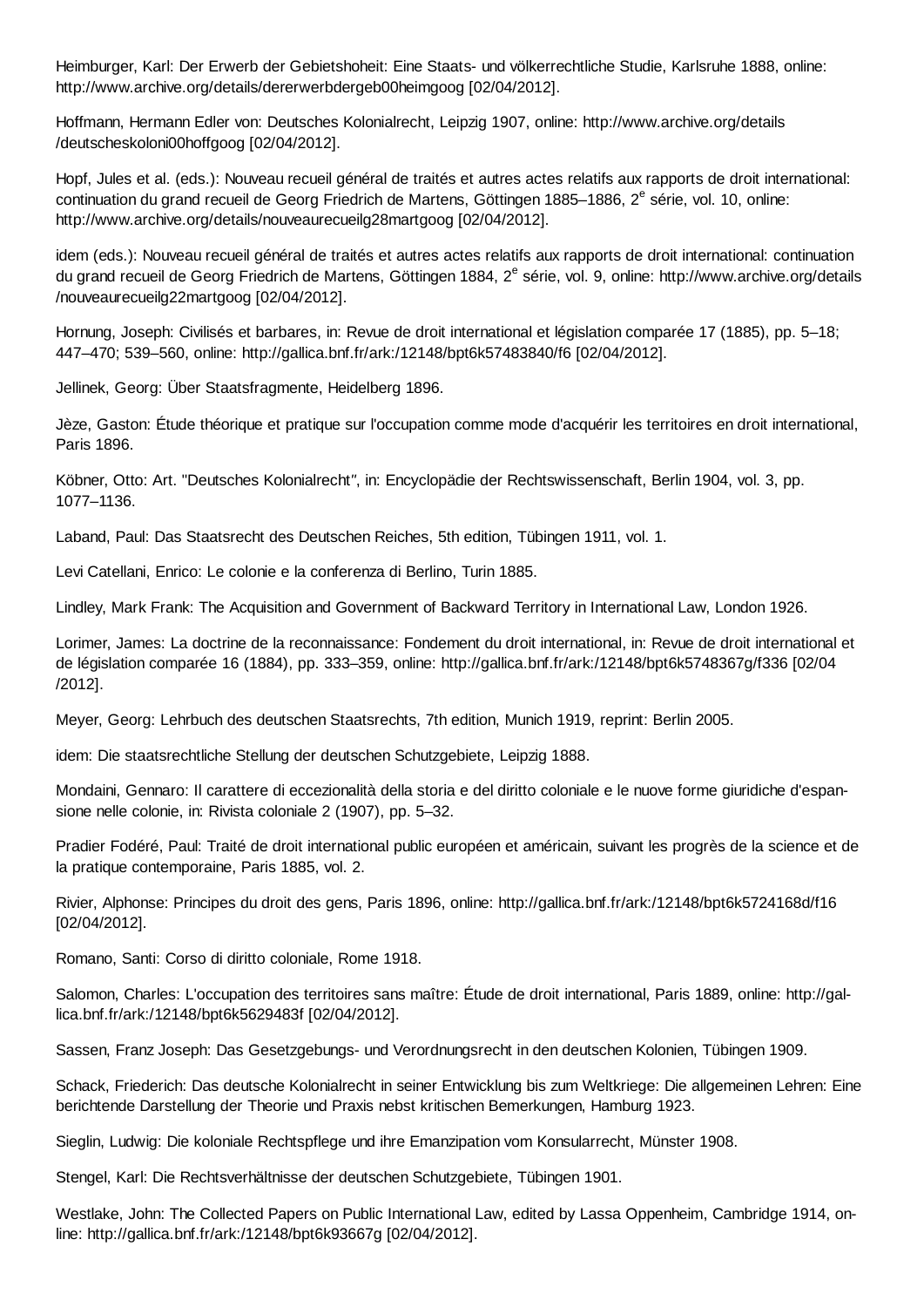Wheaton, Henry: Elements of International Law with a Sketch of the History of the Science, London 1836, online: http://gallica.bnf.fr/ark:/12148/bpt6k935676 [02/04/2012].

Bibliography

Anghie, Anthony: Imperialism, Sovereignty and the Making of International Law, Cambridge 2005.

Costa, Pietro: Il fardello della civilizzazione: Metamorfosi della sovranità nella giuscolonialistica italiana, in: Quaderni fiorentini 33/34 (2004–2005), pp. 169–257.

Durand, Bernard / Fabre, Martine (eds.): Le juge et l'Outre-mer: Les roches bleus de l'Empire Colonial, Lille 2004 (Histoire de la Justice).

Fisch, Jörg: Africa as res nullius: The Berlin Conference and International Law, in: Stig Förster et al. (eds.): Bismarck, Europe, and Africa: The Berlin Africa Conference 1884–1885 and the Onset of Partition, London 1988, pp. 437–476.

idem: Die europäische Expansion und das Völkerrecht, Stuttgart 1984.

Förster, Stig / Mommsen, Wolfang J. / Robinson, Ronald (eds.): Bismarck, Europe, and Africa: The Berlin Africa Conference 1884–1885 and the Onset of Partition, London 1988.

Kayaoğlu, Turan: Legal Imperialism: Sovereignty and Extraterritoriality in Japan, the Ottoman Empire, and China, Cambridge 2010.

Koskenniemi, Martti: The Gentle Civilizer of Nations: The Rise and Fall of International Law 1870–1960, Cambridge 2001.

Martone Luciano: Diritto d'Oltremare: Legge e ordine per le colonie del Regno d'Italia, Milan 2008.

idem: Giustizia coloniale: Modelli e prassi penale per i sudditi d'Africa dall'età giolittiana al fascismo, Naples 2002.

Mazzacane, Aldo (ed.): Oltremare: Culture ed istituzioni dal colonialismo all'età postcoloniale*,* Naples 2006.

Mommsen Wolfgang J. / De Moor, Jaap (eds.): European Expansion and the Law: The Encounter of European and Indigenous Law in 19th and 20th Century Africa and Asia, Oxford 1992.

Nuzzo, Luigi: Alberico Gentili 'internazionalista' tra storia e storiografia, in: Luigi Lacchè (ed.): Ius gentium, ius communicationis, ius belli: conquiste diritti civiltà: In occasione dei 400 anni dalla morte di Alberico Gentili (1552–1608), Milan 2009, pp. 65–89.

idem: Dal colonialismo al postcolonialismo: Tempi e avventure del soggetto indigeno, in: Quaderni fiorentini 33/34 (2004–2005), pp. 463–508.

idem: La colonia come eccezione: Un'ipotesi di Transfer, in: Rechtsgeschichte 8 (2006), pp. 52–58, online: http://rg.rg.mpg.de/article\_id/468 [16/04/2012].

idem: Il linguaggio giuridico della conquista: Strategie di controllo nelle Indie spagnole, Naples 2004.

idem: Un mondo senza nemici: La costruzione del diritto internazionale e la negazione delle differenze, in: Quaderni Fiorentini 39 (2009), pp. 1311–1382.

Petit, Carlos: Il modello coloniale dello Stato di diritto: La Costituzione africana in Guinea, in: Pietro Costa et al. (eds.): Lo Stato di diritto: storia, teoria e critica, Milan 2002, pp. 566–613.

Quadri, Rolando: Corso di diritto coloniale, Padua 1964.

Sanderson, G.N.: British Informal Empire, Imperial Ambitions, Defensive Strategies, and the Anglo-Portuguese Congo Treaty of February 1884, in: Stig Förster et al. (eds.): Bismarck, Europe, and Africa: The Berlin Africa Conference 1884–1885 and the Onset of Partition, London 1988, pp. 185–214.

Stengers, Jean: Leopold II and the Association Internationale du Congo, in: Stig Förster et al. (eds.): Bismarck, Europe, and Africa: The Berlin Africa Conference 1884–1885 and the Onset of Partition, London 1988, pp. 229–244.

Tuck, Richard: The Rights of War and Peace: Political Thought and the International Order from Grotius to Kant, Oxford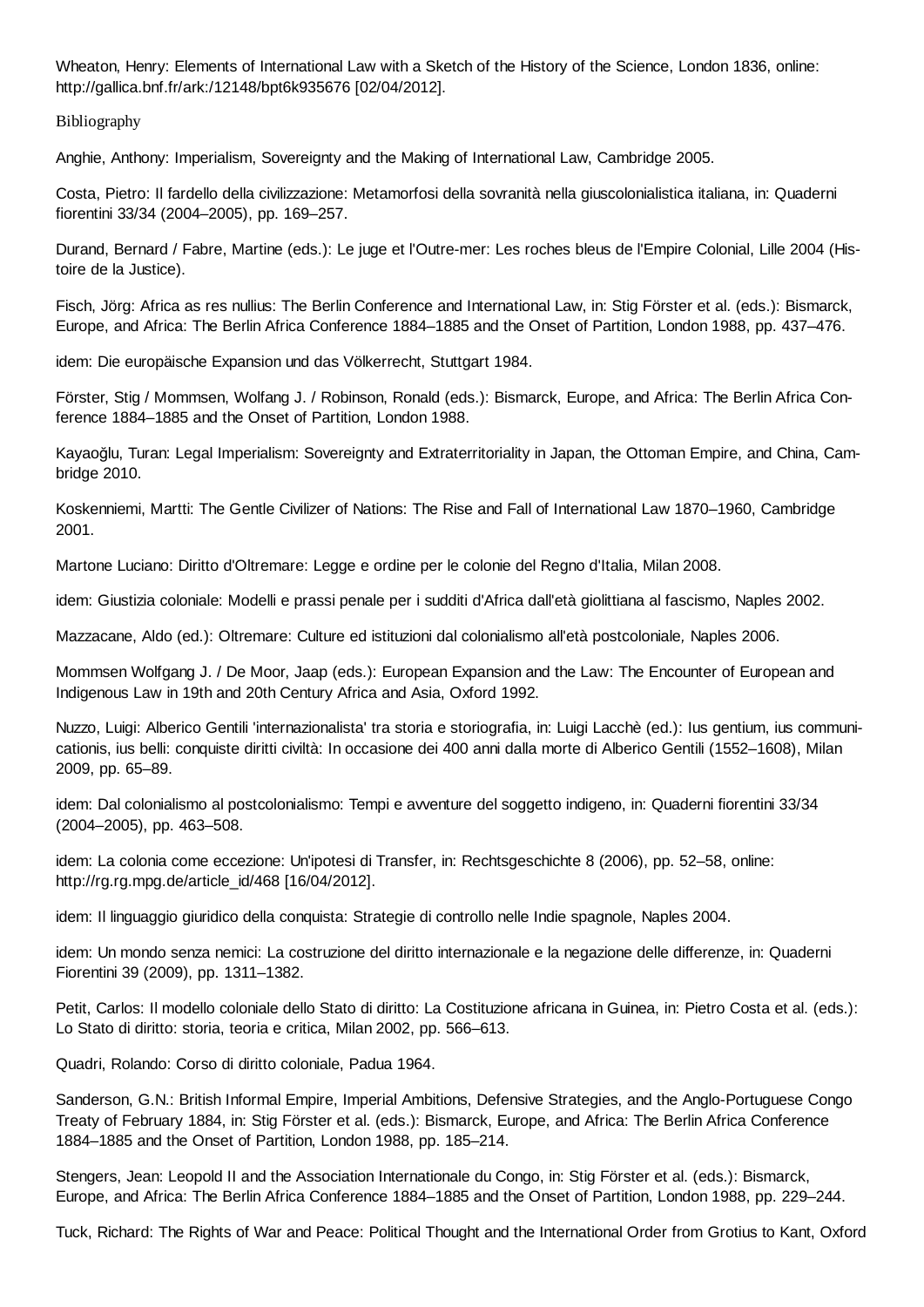1999.

**Notes** 

- ^ 1. Romano, Corso 1918.
- 2. ^Henry Wheaton refers to a "relaxed relation" of Western international law with regard to the Muslim population: Wheaton, Elements of International Law 1836, pp. 44–46.
- 3. ^The personality principle states that the law to be applied is dependent on the subject's membership of a particular ethnic group.
- 4. ^ Romano, Corso 1918, pp. 114–123; cf. also the whole of chapter VI.
- 5. ^The application of the consular law of 1879 in the colonies was subject to a decree of the Kaiser. Georg Meyer wrote: "Damit soll nicht die Einführung selbst, sondern nur die Zeit der Einführung in das Ermessen des Kaisers gestellt sein" ("Not the introduction itself, but only the time of the introduction is placed in the discretion of the Kaiser.", transl. by N.W.) (Meyer, Staatsrechtliche Stellung 1888, p. 174); but cf. also ibidem, pp. 121–128; pp. 195ff. On the application of German colonial law in the African possessions, see: Bornhak, Die Anfänge 1887, pp. 17ff. A few years later, the special requirements of the overseas territories and the need to separate colonial from consular law resulted in the German Colonial Law of 25 July 1900, which contained no more complete references to consular law with regard to civil law, criminal law, or procedural law, but merely stipulated the applicability of a limited number of the prescriptions of consular law. In the case of both consular law and colonial law, there were instances in which the Kaiser was empowered to intervene by decree.
- 6. ^Köbner, Art. "Deutsches Kolonialrecht" 1904, pp. 1087–1089; Sieglin, Die koloniale Rechtspflege 1908, pp. 1–7; Meyer, Lehrbuch 2005, pp. 719–722.
- 7. ^idem, Staatsrechtliche Stellung 1888, pp. 88–104; Bornhak, Die Anfänge 1887, pp. 9ff.; Laband, Das Staatsrecht 1911, pp. 285; Stengel, Die Rechtsverhältnisse 1901, pp. 38ff.; Hoffmann, Deutsches Kolonialrecht 1907, pp. 21–25; Sassen, Das Gesetzgebungs und Verordnungsrecht 1909, pp. 13–25.
- 8. ^Kayaoğlu, Legal Imperialism 2010.
- 9. ^James Lorimer divided humanity into the categories of civilized, half-civilized and wild (Lorimer, La doctrine 1884, pp. 333–359). Though the members of wild ethnic groups could not be recognized as members of the international community, they were nonetheless subject to international law. This guaranteed them the right to emigrate and to commensurate compensation for the occupied territory (cf.: Bluntschli, Das moderne Völkerrecht 1868, pp. 55–56; 165–167, which states that the occupation must be limited to the part of the territory which could actually be civilized), the right to independence (Heilborn, Das völkerrechtliche Protektorat 1891, pp. 23–28), the observance of human rights and the right to property (Levi Catellani, Le colonie 1885, p. 580; Fiore, Il diritto 1900, pp. 37–38; 113), the commitment of the civil states to their intellectual development (Hornung, Civilisés et barbares 1885, pp. 5–18; 447–470; 539–560) and even a right to sovereignty (with different nuances: Jèze, Étude théorique 1896, p. 115; Salomon, L'occupation 1889, p. 206; Bonfils, Manuel de droit 1894, p. 300; Despagnet, Cours de droit international public 1894, p. 425).
- 10. ^ Koskenniemi, The Gentle Civilizer 2001, pp. 136-142.
- ^ 11. Stengers, Leopold II 1988, pp. 229–244.
- ^ 12. Hopf, Nouveau recueil 1885–1886, pp. 366–367.
- 13. ^ However, the first European power to recognize the association was Germany. The treaty was ratified on 9 November 1884, cf.: ibidem pp. 367–368.
- 14. ^ On consular jurisdiction in the Congo, see: Hall, A Treatise on the Foreign Powers 1979, pp. 156–157.
- 15. ^ The treaty between France and the Association international du Congo was signed on 5 February 1885; the treaty with Portugal was signed on 14 February 1885, cf.: Hopf, Nouveau recueil 1885–1886, pp. 377–378; 381–382.
- ^ Loi du 30.11.1882 qui approuve les Traité et Acte signés les 10 septembre et 3 octobre 1880 par M. De 16. Brazza et le Roi de Makoko, in: Hopf, Nouveau receuil 1884, pp. 215–216.
- 17. ^ The treaty was signed on 26 February 1884 in London. Sanderson, British Informal Empire 1988.
- 18.  $\degree$  ibidem, p. 199.
- 19. ^ Although the native peoples were in practice not recognized as constituting states, there were many legal experts who asserted the view that native sovereignty existed. See note 9.
- 20.  $\degree$  Immediately after the documents of the conference in Berlin were published, the Institute for International Law decided in a meeting in Brussels (1885) to convene a research commission consisting of Tobias Asser (1838–1913), Eduard Engelhardt (1828–1916), Friedrich Heinrich Geffken (1830–1896), Émile Louis Victor de Laveleye (1822–1892), Fëdor Fëdorovič Martens (1845–1909), Ferdinand von Martiz (1839–1921) and Travers Twiss (1809–1897). Engelhardt had written a text on the rules to be observed during the occupation of territories (Engelhardt, Projet 1887). The elaboration of this project was discussed in the Heidelberg meeting of 1887 (Annuaire de l'Institut 1928, pp. 428–442) as well as in the meeting in the following year in Lausanne, where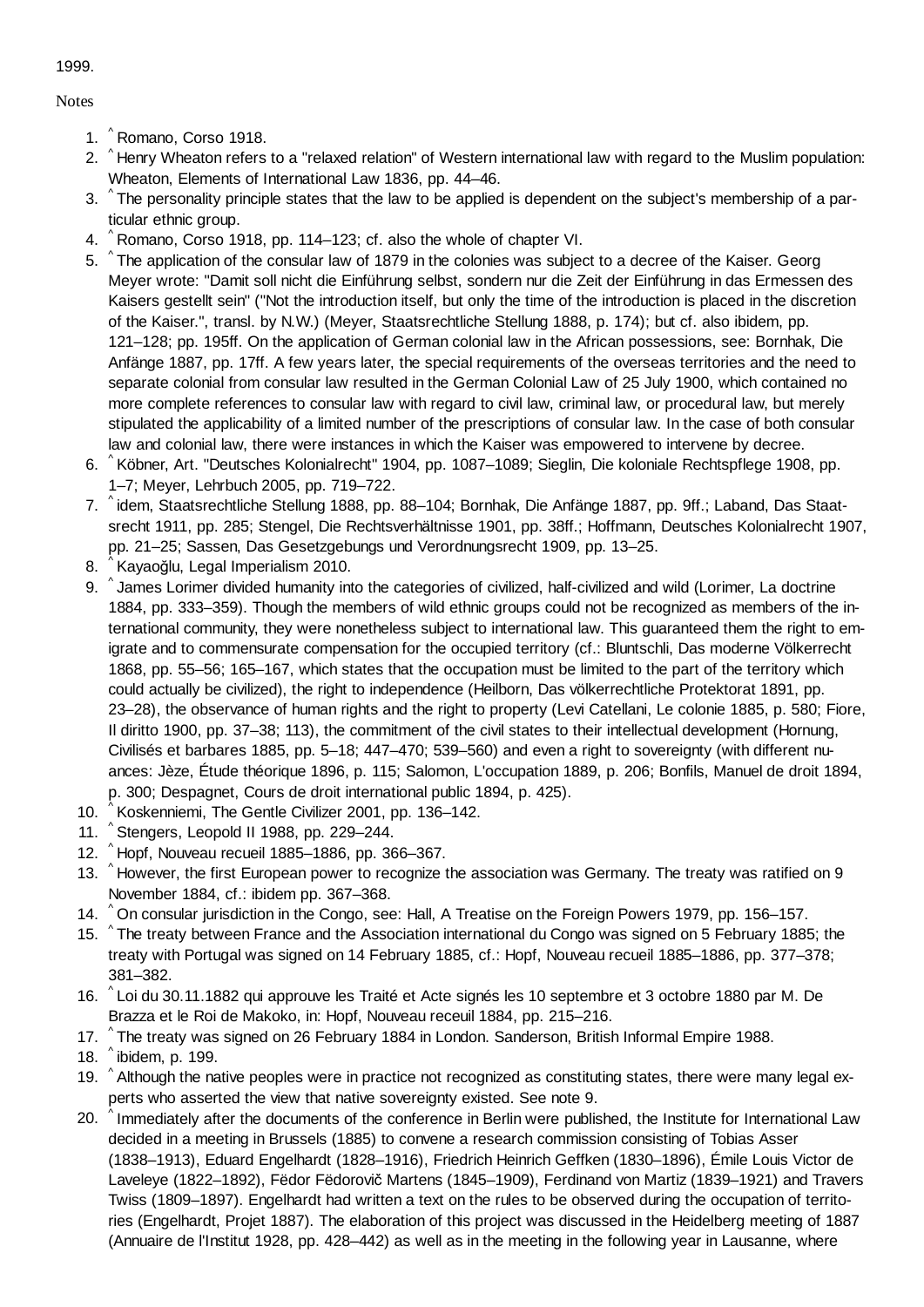Fusinato delivered an especially noteworthy address, in which he argued in favour of including a preliminary definition of *territorium nullius* in the first article (ibidem, p. 714).

- 21. ^The concluding documents are available in digital form under: http://commons.wikimedia.org /wiki/File:Deutsches\_Reichsgesetzblatt\_1885\_023\_215.jpg?uselang=de [02/04/2012].
- 22. ^ Grewe, Fontes Historiae 1988, p. 297, transl. by N.W.
- 23.  $\degree$  Fisch, Africa as res nullius 1988, pp. 358–359.
- ^ idem, Die europäische Expansion 1984, pp. 332–337, subsequently: Koskenniemi, The Gentle Civilizer 2001, 24. pp. 136–142.
- 25. ^ The doctrine that ascribed a right of sovereignty to the native peoples in their own territories consequently allowed them to conclude treaties that were valid in international law (see note 9). See also: Lindley, The Acquisition 1926, pp. 45–47; pp. 175–177; the position is more complex in: Westlake, The Collected Papers 1914, pp. 136–157, who, in spite of leaving it to the "conscience" of the occupying state to decide whether to grant rights to the native peoples, nonetheless states: "a right of property may be derived from treaties with natives and this even before any European sovereignty has begun to exist over the spot" (p. 147).
- 26. ^Cf.: Bornhak, Die Anfänge 1887, p. 7, for whom a "subjugation treaty" concluded with the native peoples was no legal impediment to other powers occupying the territory. The prohibition "kann höchstens als eine unter den civilisirten Staaten übliche Kourtoisie angesehen werden" ("can at best be viewed as a customary courtesy among the civilized states", transl. by N.W.); Adam, Völkerrechtliche Okkupation 1891, pp. 247–261.
- ^ Laband, Das Staatsrecht 1911, p. 285; Salomon, L'Occupation 1889, pp. 232–237; Heimburger, Der Erwerb 27. der Gebietshoheit 1888, pp. 112–114; Meyer, Staatsrechtliche Stellung 1888, pp. 29–32; in the same vein Despagnet, Cours de droit international public 1894, pp. 425–429; Rivier, Principes 1896, p. 188; particularly useful is: Ghirardini, Delle cosidette "occupazioni qualificate" 1912, pp. 32–53; 193–223.
- 28. ^ Despagnet, Essai sur les protectorats 1896, pp. 226–229; Westlake, The Collected Papers 1914, p. 185, and Hall, A Treatise on International Law 1895, p. 131, viewed it as a necessary condition of protectorate status that – as was specified in the Berlin documents with regard to occupation – the protector should be in a position to exercise effective authority over the protected territory. Particularly critical were: Levi Catellani, Le Colonie 1885, p. 591, and Fiore, Du protectorat colonial 1907, who saw in the colonial protectorate a more or less hidden form of occupation. According to the German doctrine as well, which granted the protector state full territorial sovereignty, the two institutions were essentially the same. Cf. also: Pradier Fodere, Traité de droit international 1885, p. 342; Bonfils, Manuel de droit 1894, p. 548; Despagnet, Cours de droit international public 1894, p. 429; Rivier, Principes 1896, p. 188; Westlake, The Collected Papers 1914, pp. 187–188.
- 29. ^Mondaini, Il carattere 1907, p. 25. The exceptional character of colonial law is stressed by: Costa, Il fardello 2004–2005, pp. 169–257, and in many of the essays contained in the two volumes of the journal that are devoted to international law. The essays collected in the volume by Martone are also seminal in relation to the Italian experience (Martone, Diritto d'Oltremare 2008). Useful information is also contained in the volume edited by Wolfgang J. Mommsen and Jaap de Moor: European Expansion 1992.
- 30. ^Köbner, Art. "Deutsches Kolonialrecht" 1904, p. 1090; Meyer, Staatsrechtliche Stellung 1888, p. 173; Laband, Das Staatsrecht 1944, p. 286; Jellinek, Staatsfragmente 1896, pp. 17–21; Romano, Corso 1918, pp. 114–123. Cf.: Schack, Das deutsche Kolonialrecht 1923, pp. 41–61. However, the Italian and the French doctrines agree with one another in that they recognize the existence of a territorial identity between colony and metropole (see the summary of the various positions in: Arcoleo, Il problema 1914, pp. 35ff.).
- 31. ^ Romano, Corso 1918, p. 104.
- 32. ^ibidem, p. 167 ("It refers to peoples with a civilization that is less developed than the European civilization, for whom a government similar to what we had in olden times is appropriate, which is why it would not be possible to apply the principles of modern constitutionalism", transl. by N.W.).
- 33. ^ Romano, Corso 1918, p. 22.
- 34. ^ ibidem, p. 22.
- 35. ^See chapters XI and XII of the Charter of the United Nations with regard to the non-self-governing territories and the institution of trusteeship. All explanations referred to here can be viewed on the United Nations website: http://www.un.org/en/documents/charter/chapter11.shtml [04/04/2012].
- 36. ^Quadri, Corso 1964.

This text is licensed under: CC by-nc-nd - Attribution, Noncommercial, No Derivative Works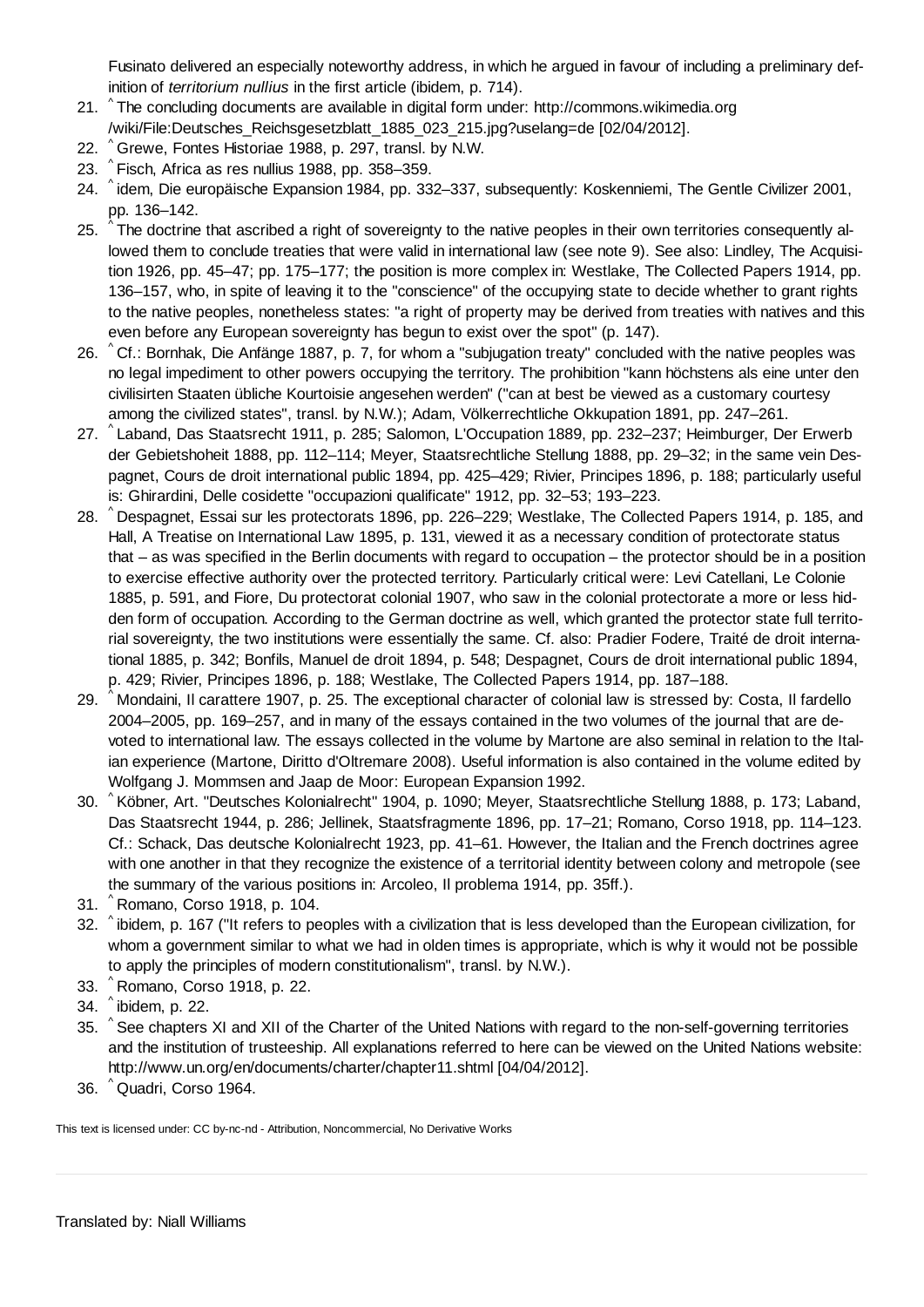Indices

DDC: 325 , 341

Locations

Africa DNB <sup>(\*</sup> (http://d-nb.info/gnd/4000695-5) America DNB C (http://d-nb.info/gnd/4001670-5) Atlantic Ocean DNB  $\mathbb{F}^{\bullet}$  (http://d-nb.info/gnd/4003388-0) Belgium DNB  $\mathbb{E}^{\bullet}$  (http://d-nb.info/gnd/4005406-8) Berlin DNB (http://d-nb.info/gnd/4005728-8) Boma DNB (http://d-nb.info/gnd/4586678-8) Brussels DNB <sup>(\*</sup> (http://d-nb.info/gnd/4008460-7) Cameroon DNB  $\mathbb{F}$  (http://d-nb.info/gnd/4029413-4) Central Africa DNB (http://d-nb.info/gnd/4079485-4) China DNB  $\mathbb{L}^{\bullet}$  (http://d-nb.info/gnd/4009937-4) Congo Basin DNB  $\mathbb{L}^{\bullet}$  (http://d-nb.info/gnd/4032098-4) Congo Free State DNB <sup>[5]</sup> (http://d-nb.info/gnd/4067357-1) Congo River DNB <sup>r</sup> (http://d-nb.info/gnd/4032096-0) Continental Europe DNB [fttp://d-nb.info/gnd/4467306-1) East Africa DNB  $\mathbb{F}$  (http://d-nb.info/gnd/4075722-5) Europe DNB C (http://d-nb.info/gnd/4015701-5) Far East DNB E' (http://d-nb.info/gnd/4016795-1) Florence DNB [fttp://d-nb.info/gnd/4017581-9) France DNB <sup>(\*</sup> (http://d-nb.info/gnd/4018145-5) German Empire DNB <sup>[5]</sup> (http://d-nb.info/gnd/2008993-4) Indian Ocean DNB  $\mathbb{F}$  (http://d-nb.info/gnd/4026737-4) Iran DNB  $\mathbb{F}$  (http://d-nb.info/gnd/4027653-3) Italy DNB  $\mathbb{F}$  (http://d-nb.info/gnd/4027833-5) Japan DNB [2] (http://d-nb.info/gnd/4028495-5) Korea DNB E (http://d-nb.info/gnd/4032466-7) Levante DNB F (http://d-nb.info/gnd/4196563-2) Liverpool DNB <sup>[2]</sup> (http://d-nb.info/gnd/4036068-4) London DNB  $\mathbb{F}$  (http://d-nb.info/gnd/4074335-4) Luderitz DNB F (http://d-nb.info/gnd/4036500-1) Maghreb DNB <sup>r</sup> (http://d-nb.info/gnd/4036963-8) Manchester DNB [4] (http://d-nb.info/gnd/4037286-8) Mediterranean Area DNB [fttp://d-nb.info/gnd/4074900-9) Middle East DNB [fttp://d-nb.info/gnd/4068878-1) Mozambique DNB  $\mathbb{F}$  (http://d-nb.info/gnd/4039786-5) Namibia DNB (http://d-nb.info/gnd/4075202-1) Niger River DNB <sup>(\*</sup> (http://d-nb.info/gnd/4042299-9) North Africa DNB  $\mathbb{F}$  (http://d-nb.info/gnd/4042482-0) Orient DNB [2] (http://d-nb.info/gnd/4075699-3) Portugal DNB  $\blacksquare$  (http://d-nb.info/gnd/4046843-4) Siam DNB (http://d-nb.info/gnd/4078228-1) Somalia DNB [strate] (http://d-nb.info/gnd/4077509-4) South Africa DNB <sup>R</sup> (http://d-nb.info/gnd/4058393-4) Sub-Saharan Africa DNB [ (http://d-nb.info/gnd/4053770-5) Sudan DNB (http://d-nb.info/gnd/4058378-8) Togo DNB F (http://d-nb.info/gnd/4060344-1) United Kingdom DNB [4] (http://d-nb.info/gnd/4022153-2) United States DNB  $\mathbb{F}$  (http://d-nb.info/gnd/4078704-7)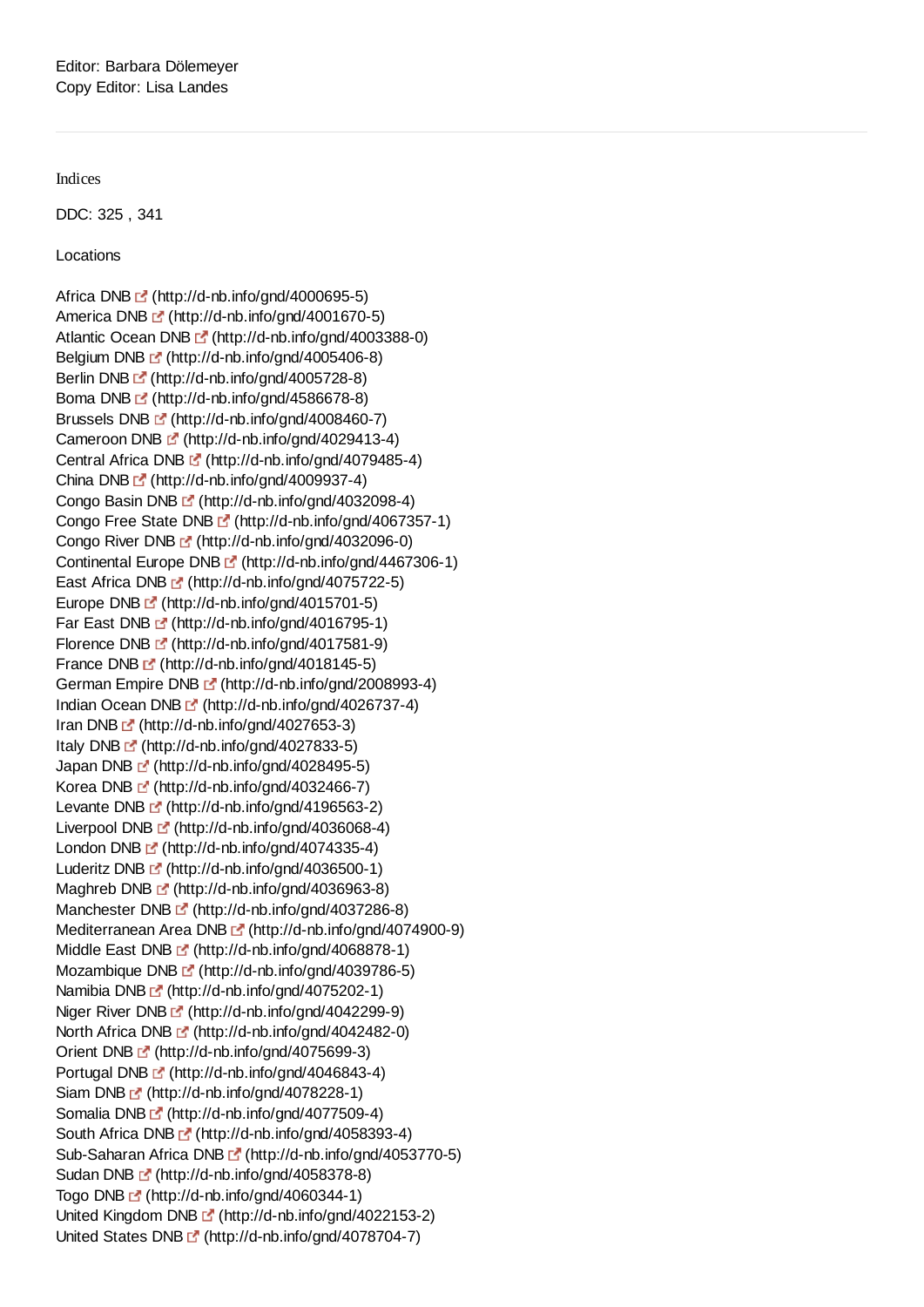## **Citation**

Nuzzo, Luigi: Colonial Law, in: European History Online (EGO), published by the Leibniz Institute of European History (IEG), Mainz 2012-04-16. URL: http://www.ieg-ego.eu/nuzzol-2011-en URN: urn:nbn:de:0159-2012041215 [YYYY-MM-DD].

When quoting this article please add the date of your last retrieval in brackets after the url. When quoting a certain passage from the article please also insert the corresponding number(s), for example 2 or 1-4.

Export citation from: HeBIS Online Catalogue (http://cbsopac.rz.uni-frankfurt.de/DB=2.1/PPNSET?PPN=299760162) WorldCat [f (http://www.worldcat.org/oclc/793089952)

#### **Link #ab**

Colonialism and Imperialism (http://www.ieg-ego.eu/en/threads/backgrounds/colonialism-and-imperialism /benedikt-stuchtey-colonialism-and-imperialism-1450-1950)

#### **Link #ac**

Santi Romano (1875–1947) VIAF (http://viaf.org/viaf/66586978) DNB  $\mathbb{F}$  (http://d-nb.info/gnd/11860242X)

#### **Link #ae**

Racism (http://www.ieg-ego.eu/en/threads/europe-and-the-world/racism/boris-barth-racism)

#### **Link #af**

David Livingstone (1813–1873) VIAF (http://viaf.org/viaf/82967082) DNB (http://d-nb.info /gnd/118573616)

## **Link #ag**

• Pierre Savorgnan de Brazza (1852–1905) VIAF (http://viaf.org/viaf/22148544) DNB [ (http://d-nb.info /gnd/117630004)

## **Link #ah**

• Verney Lovett Cameron (1844–1894) VIAF **Manual (http://viaf.org/viaf/80787)** DNB Manual (http://d-nb.info /gnd/117669342)

#### **Link #ai**

• Henry Morton Stanley (1841–1904) VIAF **(Allegran** (http://viaf.org/viaf/27071894) DNB (http://d-nb.info /gnd/118616781)

## **Link #aj**

Christian Mission (http://www.ieg-ego.eu/en/threads/europe-and-the-world/mission/michael-sievernich-christianmission)

## **Link #ak**

Religious Orders (http://www.ieg-ego.eu/en/threads/european-networks/christian-networks/joachim-schmiedlreligious-orders-as-transnational-networks-of-the-catholic-church)

## **Link #al**

● Leopold II of Belgium (1835–1909) VIAF (http://viaf.org/viaf/14789870) DNB [ (http://d-nb.info /gnd/118727648) ADB/NDB (http://www.deutsche-biographie.de/pnd118727648.html)

## **Link #am**

International Organisations and Congresses (http://www.ieg-ego.eu/en/threads/transnational-movementsand-organisations/international-organisations-and-congresses/volker-barth-international-organisations-and-con-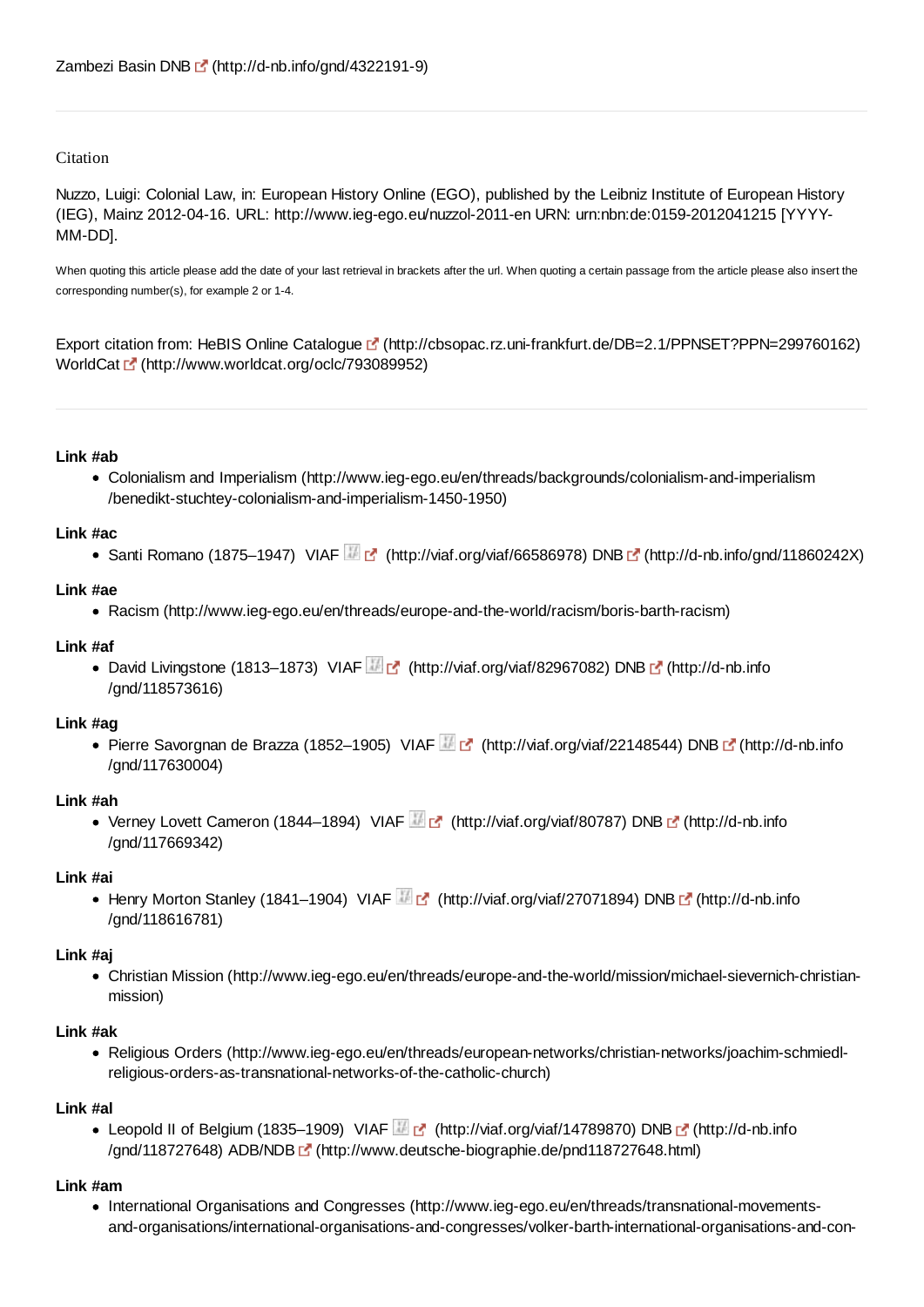## **Link #an**

Abolitionism in the Atlantic World (http://www.ieg-ego.eu/en/threads/transnational-movements-and-organisations /international-social-movements/birgitta-bader-zaar-abolitionism-in-the-atlantic-world-the-organization-and-interaction-of-anti-slavery-movements-in-the-eighteenth-and-nineteenth-centuries)

## **Link #ao**



 (http://www.ieg-ego.eu/en/mediainfo/flag-of-the-association-internationale-du-congo?mediainfo=1&width=900&height=500) Flag of the Association internationale du Congo

#### **Link #ap**

Otto von Bismarck (1815–1898) VIAF (http://viaf.org/viaf/46772111) DNB [5] (http://d-nb.inform /gnd/11851136X) ADB/NDB (http://www.deutsche-biographie.de/pnd11851136X.html)

#### **Link #aq**

● Franz Adolf Eduard Lüderitz (1834–1886) VIAF (http://viaf.org/viaf/40170590) DNB C (http://d-nb.info /gnd/11857504X) ADB/NDB [ (http://www.deutsche-biographie.de/pnd11857504X.html)

## **Link #ar**

■ Edoardo de Launay (1820–1892) VIAF (http://viaf.org/viaf/47503972) DNB (http://d-nb.info /gnd/116057734)

#### **Link #as**

• Francisco de Vitoria (1460–1546) VIAF (http://viaf.org/viaf/100255862) DNB C (http://d-nb.info /gnd/118768735)

## **Link #at**

• Alberico Gentili (1552–1608) VIAF  $\mathbb{H}$  (http://viaf.org/viaf/76355446) DNB  $\mathbb{F}$  (http://d-nb.info /gnd/118902970)

#### **Link #au**

• Hugo Grotius (1583–1645) VIAF (http://viaf.org/viaf/32005141) DNB  $\mathbb{F}$  (http://d-nb.info/gnd/118542702) ADB/NDB (http://www.deutsche-biographie.de/pnd118542702.html)

## **Link #av**

 $\bullet$  John Locke (1632–1704) VIAF (http://viaf.org/viaf/34459614) DNB  $\blacksquare$  (http://d-nb.info/gnd/118573748)

#### **Link #aw**

Emer de Vattel (1714–1767) VIAF  $\mathbb{E}$  (http://viaf.org/viaf/71465252) DNB  $\mathbb{E}$  (http://d-nb.info /gnd/118767399) ADB/NDB (http://www.deutsche-biographie.de/pnd118767399.html)

## **Link #ax**

Guido Fusinato (1860–1914) VIAF  $\mathbb{H}$  of (http://viaf.org/viaf/26148220)

## **Link #ay**

Islamic Law and Transfer of Law (http://www.ieg-ego.eu/en/threads/europe-and-the-world/european-overseasrule/richard-potz-islamic-law-and-the-transfer-of-european-law)

## **Link #az**

• Paul Laband (1838–1918) VIAF  $\mathbb{F}_2$  (http://viaf.org/viaf/37047653) DNB  $\mathbb{F}_2$  (http://d-nb.info/gnd/118568442) ADB/NDB (http://www.deutsche-biographie.de/pnd118568442.html)

## **Link #b0**

Georg Meyer (1841–1900) VIAF (http://viaf.org/viaf/49467854) DNB [ (http://d-nb.info/gnd/117558680) ADB/NDB (http://www.deutsche-biographie.de/pnd117558680.html)